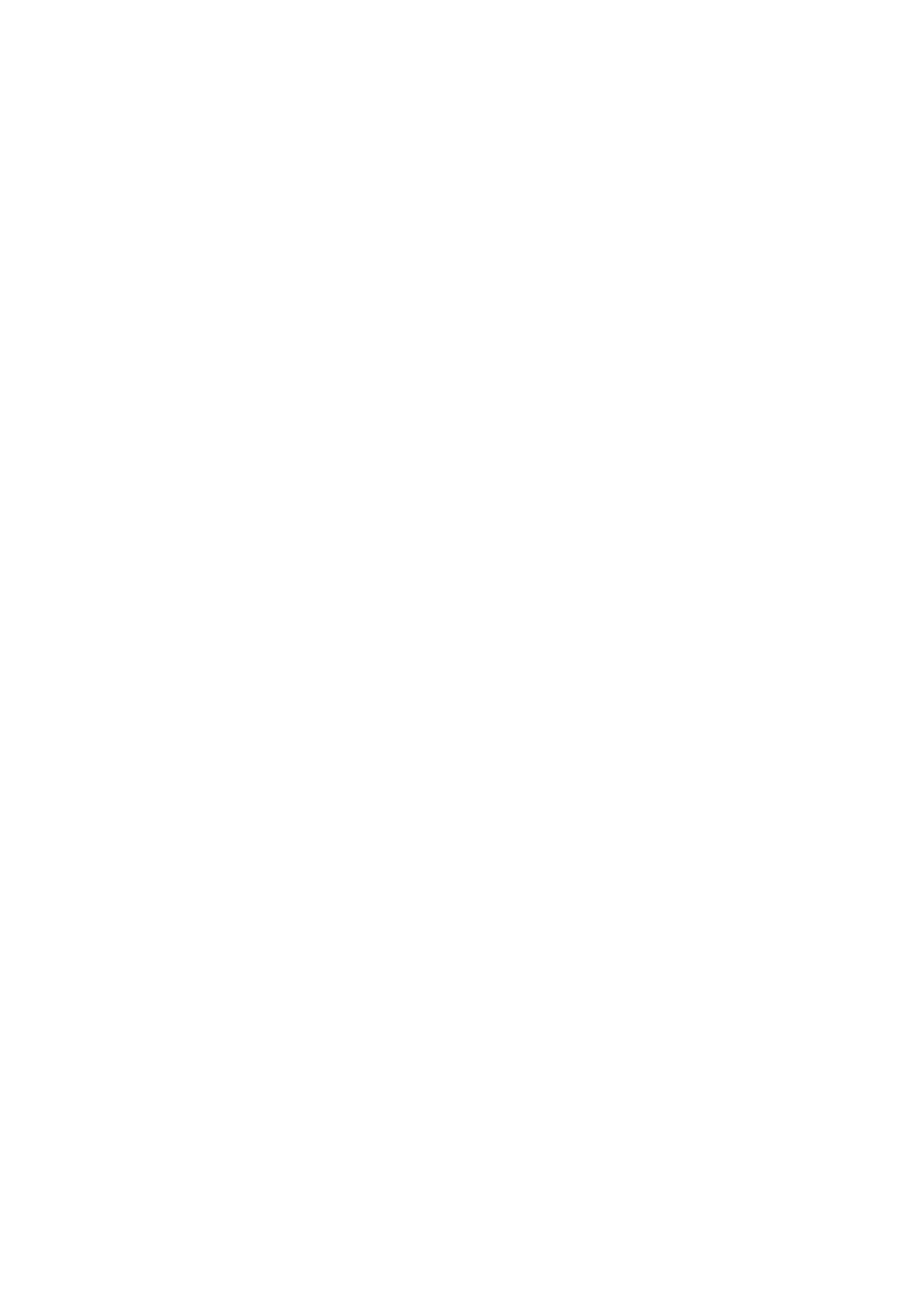## Welcome to your Operational Manager's MhINT Toolbox

#### **Let's all agree that there is no health without mental health!**

The 1-day MhINT workshop is designed to help you gain clarity on how this intervention can support you achieve your targets and performance indicators, not only in Mental Health but in ALL clinical programmes.

#### MhINT and Me

The drawing below summarises what you need to KNOW, what you need to DO and also provides some steps for you to take towards successful outcomes in your facility.



As an Operational Manager, your primary role is one of leadership and coordination. Your leadership skills, your knowledge of the clinical programmes as well as the people who manage them, ensures that the patients you serve get the best care possible.

Please note: *This toolbox is designed to accommodate Facility Managers as well as management teams to educate and prepare members of staff who will be responsible for implementing and monitoring MhINT in a health district. Activities of the 1-day programme can be used and adapted to the specific needs and requirements of the group at hand.*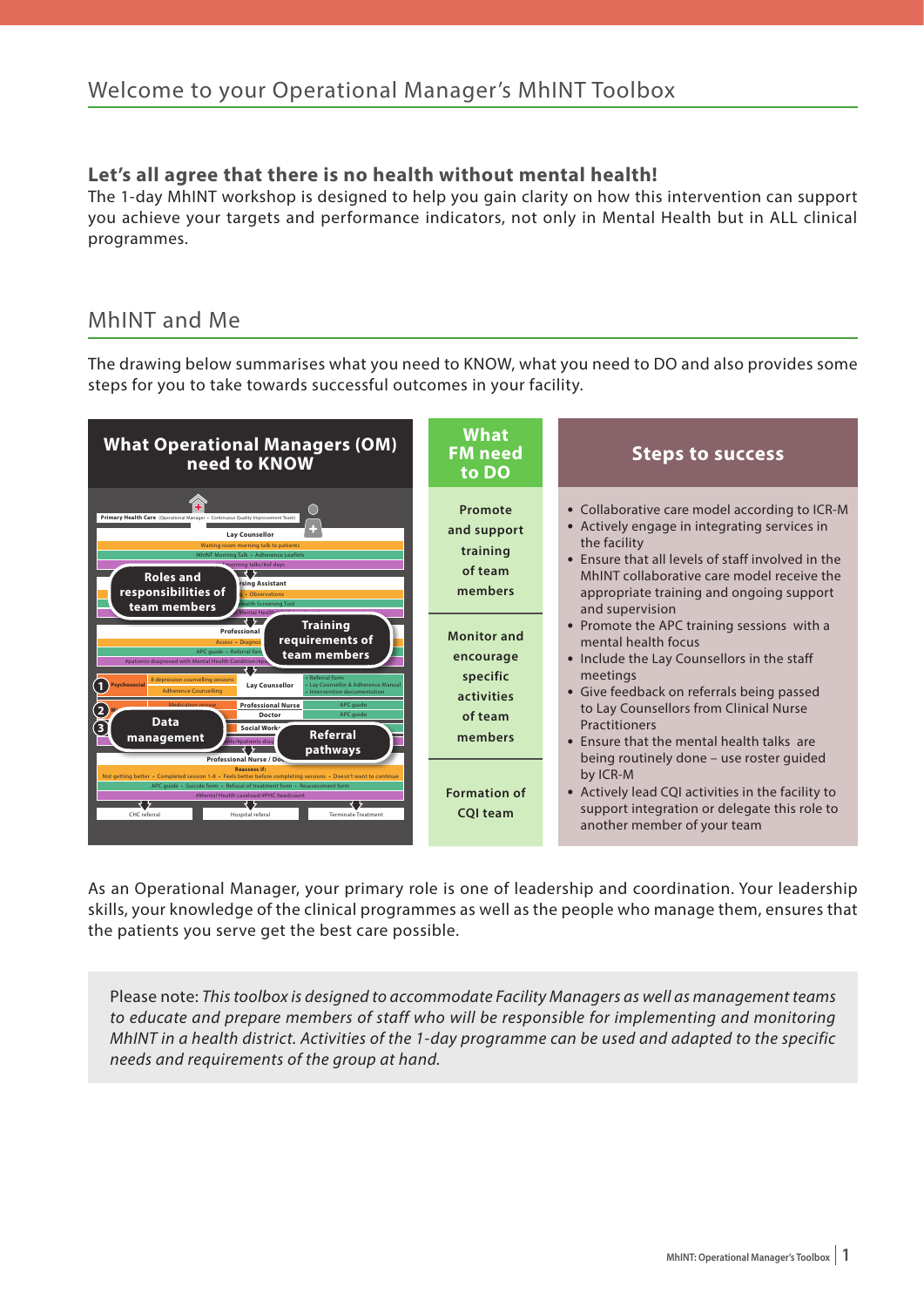## **CONTENTS**

| Documentation and programmes already in circulation in the health system:  3        |                |
|-------------------------------------------------------------------------------------|----------------|
| About the 1-day Operational Manager's MhINT Workshop                                | $\overline{4}$ |
|                                                                                     |                |
|                                                                                     |                |
| MhINT Operational Managers' training programme                                      | 5              |
|                                                                                     | 5              |
| <b>Board Game</b>                                                                   | 9              |
|                                                                                     |                |
| MhINT process map<br>12                                                             |                |
| What happens at each level of the intervention?<br>13                               |                |
| Case studies<br>14                                                                  |                |
|                                                                                     |                |
|                                                                                     |                |
|                                                                                     |                |
| Continuous Quality Improvement (CQI) and MhINT<br>15                                |                |
|                                                                                     |                |
|                                                                                     |                |
|                                                                                     |                |
|                                                                                     |                |
| Pre-training evaluation: Workshop on the MhINT Operational Manager's Toolkit<br>20  |                |
| Post-training evaluation: Workshop on the MhINT Operational Manager's Toolkit<br>21 |                |

**Contract**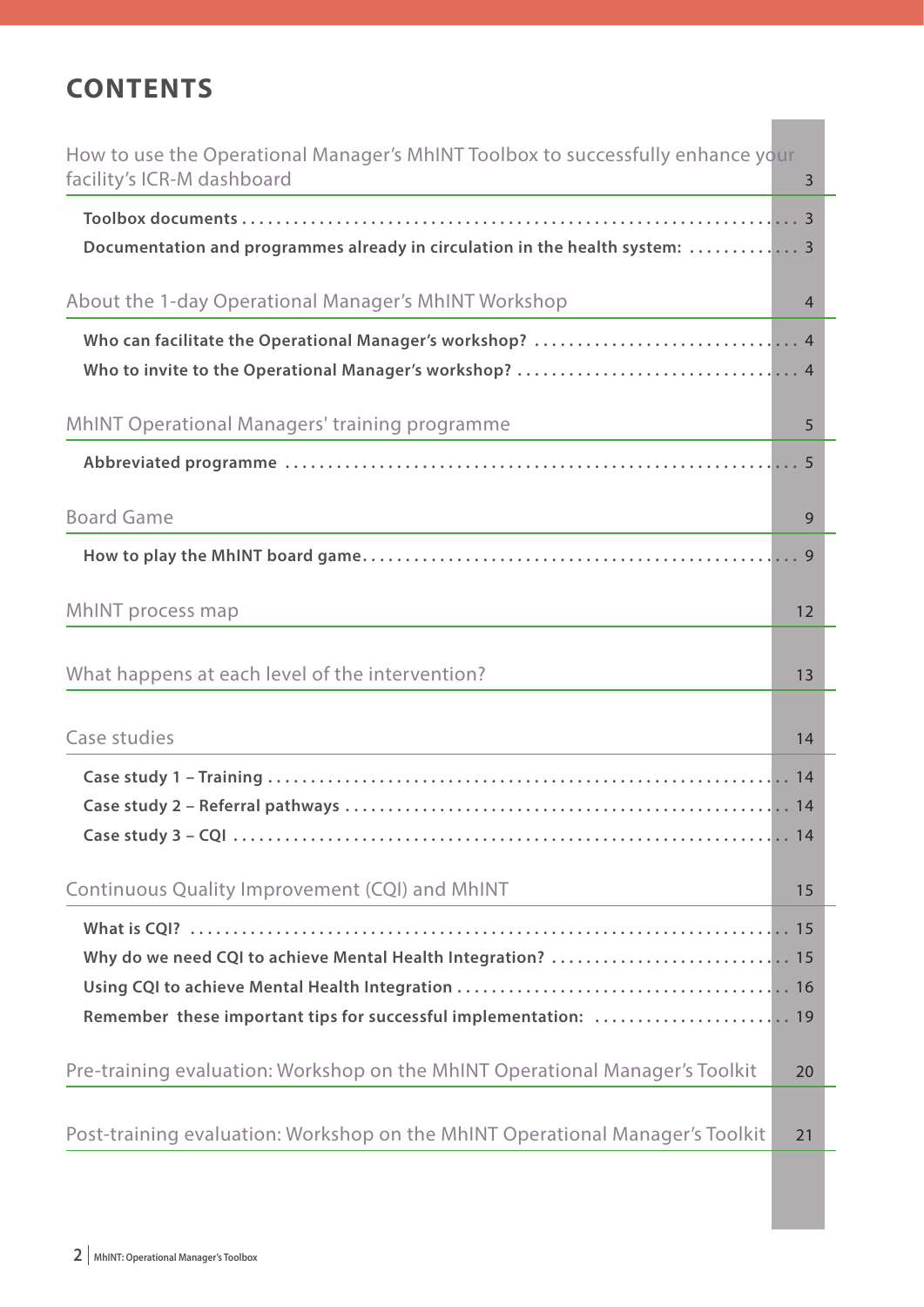## <span id="page-4-0"></span>enhance your facility's ICR-M dashboard

In your Toolbox you will find a 1-day training programme that you can use to prepare, plan and implement MhINT in your facility. Your experience of being trained during the 1-day workshop will empower you to use the activities in your facility.

The next section explains the contents of the Toolbox. Several of the documents are already in use, for example the APC (PC101) guideline and the Ideal Clinic Manual and implementation processes. MhINT builds on what is already in place with the intention of strengthening all health programmes.

#### **Toolbox documents**

- **• How to prepare for a 1-day Operational Manager's MhINT Workshop**
- **• A 1-day programme for Operational Managers** to be trained in so that that they can use and implement in the facilities as needed. The 1-day programme, or parts of the programme can be used by any personnel appointed by a senior management official or by the Facility Manager to inform, educate and empower as many staff members as possible about their role and responsibility in the MhINT programme.
- **• The MhINT Implementation Board Game** is a fun and engaging way to introduce the MhINT programme to those who will be implementing MhINT. It is also useful for the District Support Partners (DSP) or those who want to know more about the programme as a whole to gain insight into the programme.
- **•** The following documents to be used to play the Board Game:
	- **○** The Board Game and Dice
	- **○** Instructions on "How to play the Board Game"
	- **○** Model answers to the questions

The documents that follow will be resources to use as you play the board game as well as when you work through the case scenarios and plan for implementation in a facility.

- **• MhINT Process Map**
- **• Case studies** including Training, Referral pathways and CQI
- **• MhINT manuals** MhINT Operations Manual, Lay Counsellor, Registered Psychological Counsellor and Psychologist manual
- **•** Copy of all the forms used by the Lay Counsellors associated with MhINT

#### **Documentation and programmes already in circulation in the health system:**

- **•** APC guideline
- **•** DoH referral documents
- **•** Ideal Clinic Manual (v16 23Jun16 (2) (002)
- **•** Tick Register
- **•** Web-/DHIS Summary Form
- **•** Patient Clinical Registers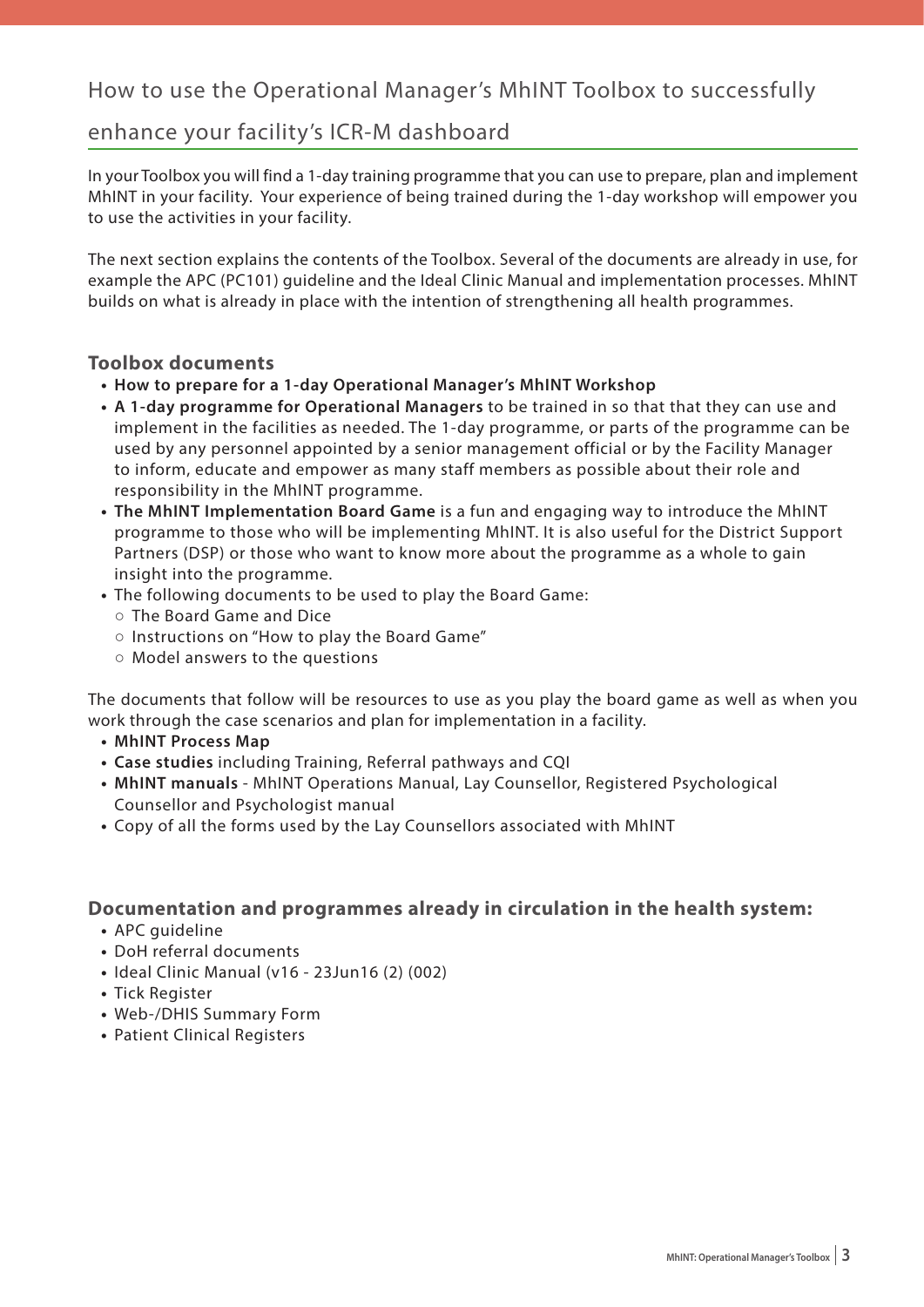## <span id="page-5-0"></span>**Who can facilitate the Operational Manager's workshop?**

- **•** Ideally the 1-day Facility Managers Workshop should be co-facilitated by the a combination of 2 of the following:
	- **○** MhINT Programme Manager or Coordinator
	- **○** MhINT CQI Mentor, PHC Supervisor or District Mental Health Coordinator
- **•** In the health system, the appropriate facilitators would be the District Mental Health coordinator and the PHC supervisor. At least one of the facilitators must be familiar with ICR-M to ensure that the programme is integrated in to the health system and aligned with DoH policies.

Once a Facility Manager (or equivalent) is trained, they will be equipped to adapt the programme for their own district/sub-district. The list of "Who to invite" provides a group of managers who could be involved in assisting with training and mentoring the programme.

#### **Who to invite to the Operational Manager's workshop?**

The various levels of management need to be informed about MhINT so that they can help you to successfully drive the programme in a coherent and integrative manner.

The following members of the team need to be invited to the training:

#### **Facility-based staff:**

- **•** Operational manager
- **•** APC trainer (CNP)
- **•** Lay Counsellor
- **•** Data capturer/Clinic Support Officer (CSO)

#### **Sub-district staff:**

- **•** Sub-District Mental Health Coordinator
- **•** Sub-District PHC Supervisors
- **•** Registered Psychological Counsellor
- **•** Facility Information officer (FIO)

#### **District office staff:**

- **•** District Clinical Programmes Manager
- **•** District RTC Coordinator
- **•** District Mental Health Coordinator
- **•** District PHC coordinator
- **•** PHC Member of the District Specialist team
- **•** District HAST coordinator
- **•** CQI coordinator (optional)
- **•** Quality Assurance Manager
- **•** District Psychologist (optional)
- **•** District information officer and/or The Deputy District Director (Monitoring and Evaluation)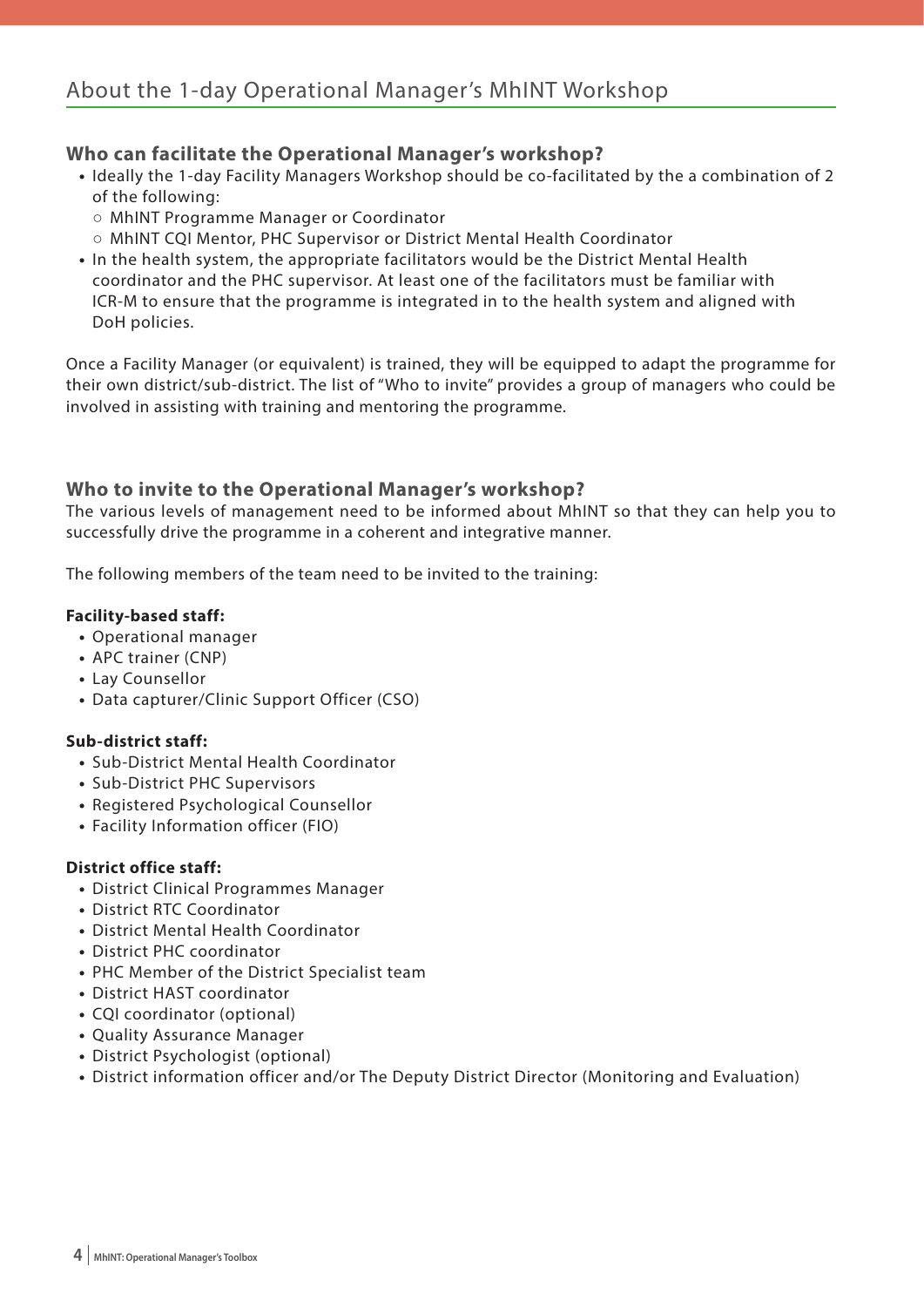| <b>Time</b>   | <b>Minutes</b>     | What                   | Who                                                                 |
|---------------|--------------------|------------------------|---------------------------------------------------------------------|
| 08:00-08:30   | 30 <sub>min</sub>  | Registration           | Whole team                                                          |
| 08:30-08:45   | 15min              | Welcome                | <b>District Director/Facilitators</b>                               |
| 08:45-09:30   | 45 <sub>min</sub>  | Waiting room talk      | Lay Counsellor and/or Registered<br><b>Psychological Counsellor</b> |
| 09:30-10:30   | 60 <sub>min</sub>  | Board game             | <b>Facilitators</b>                                                 |
| $10:30-10:45$ | 15min              | <b>TEA</b>             |                                                                     |
| $10:45-12:45$ | 120 <sub>min</sub> | Case studies           | <b>Facilitators</b>                                                 |
| $12:45-13:15$ | 30 <sub>min</sub>  | <b>LUNCH</b>           |                                                                     |
| 13:15-13:45   | 30 <sub>min</sub>  | Case studies continued | <b>Facilitators</b>                                                 |
| 13:45-15:15   | 90 <sub>min</sub>  | Action plans           | <b>Facilitators</b>                                                 |
| 15:15-15:30   | 15 <sub>min</sub>  | Closure                | <b>Facilitators</b>                                                 |

## <span id="page-6-0"></span>**Abbreviated programme**

#### **Facilitators note:**

- **•** *Check the list of materials to ensure that there is sufficient for the number attending.*
- **•** *Check the venue and set up well in advance so that participants will be welcomed on arrival.*
- **•** *Programme facilitator to organise tea and lunch with Regional Training Centres. If they are unable to provide, please inform participants well in advance to bring their own refreshments including lunch.*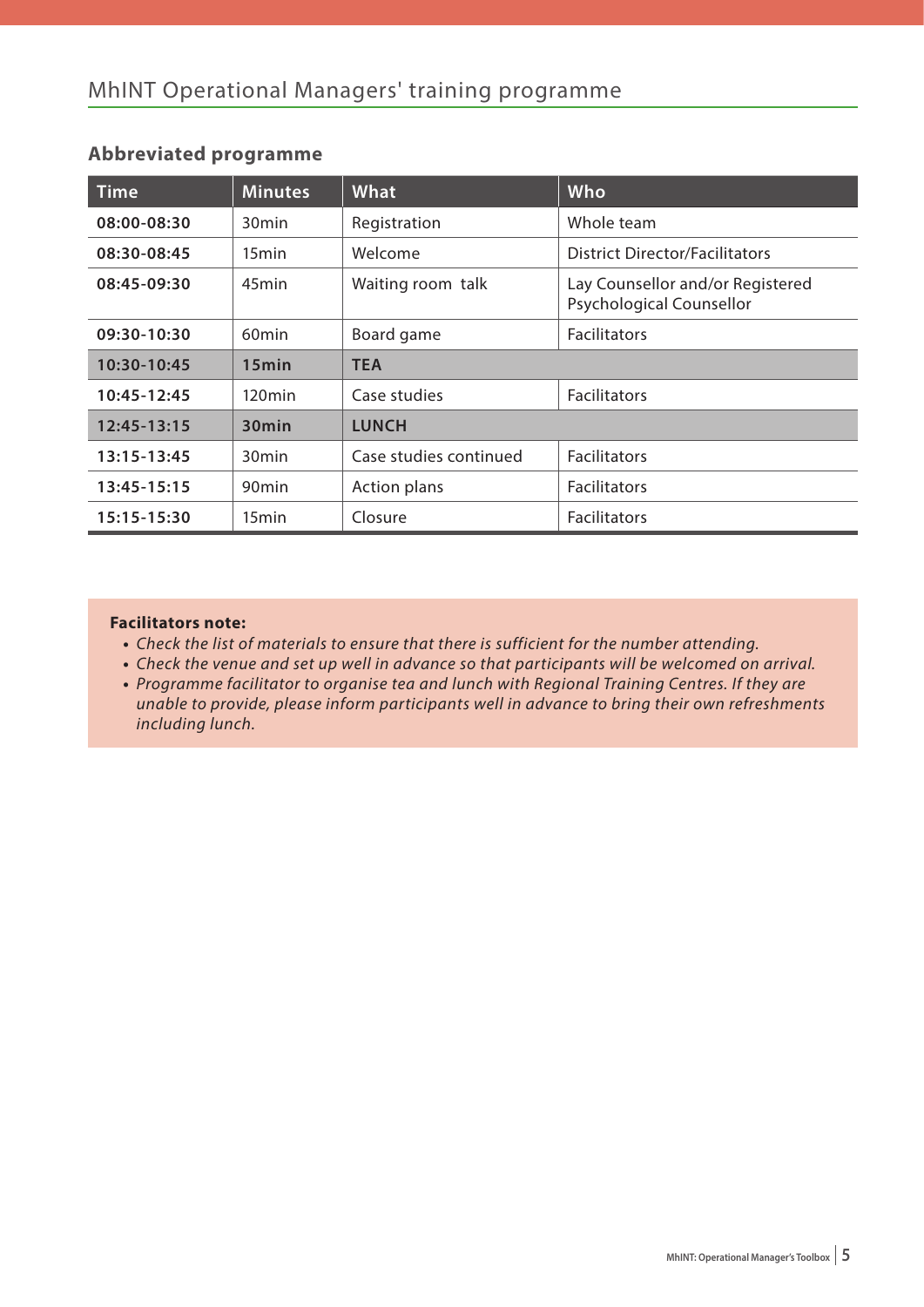| Time<br>6                                              |             | What                                                                   | Possible outcome                                                                                                                                                                                                                                                                                                                                                                                                                                                                                                                                                                                              | nstruction                                                                                                                                                                                                                                                                                                                                                                                                                                                                                                                                                                                                                                                                                                                                                                                                                                                                                                                                                                                                                                                                                                                                                                                                                                                                                                                                                                                                                                                                                               | Equipment/tools                                                                                                                                                                                                                |
|--------------------------------------------------------|-------------|------------------------------------------------------------------------|---------------------------------------------------------------------------------------------------------------------------------------------------------------------------------------------------------------------------------------------------------------------------------------------------------------------------------------------------------------------------------------------------------------------------------------------------------------------------------------------------------------------------------------------------------------------------------------------------------------|----------------------------------------------------------------------------------------------------------------------------------------------------------------------------------------------------------------------------------------------------------------------------------------------------------------------------------------------------------------------------------------------------------------------------------------------------------------------------------------------------------------------------------------------------------------------------------------------------------------------------------------------------------------------------------------------------------------------------------------------------------------------------------------------------------------------------------------------------------------------------------------------------------------------------------------------------------------------------------------------------------------------------------------------------------------------------------------------------------------------------------------------------------------------------------------------------------------------------------------------------------------------------------------------------------------------------------------------------------------------------------------------------------------------------------------------------------------------------------------------------------|--------------------------------------------------------------------------------------------------------------------------------------------------------------------------------------------------------------------------------|
| (30min)<br><b>MhINT: Operational Manager's Toolbox</b> | 08:00-08:30 | (and coffee on<br>Registration<br>arrival)                             | welcome to promote a safe<br>Aim to have representation<br>Create an atmosphere of<br>learning environment<br>from each layer                                                                                                                                                                                                                                                                                                                                                                                                                                                                                 | Staff members from each facility represented to sit together at separate tables<br>Set up should ideally be in café style to accommodate small groups<br>Complete pre-training evaluation on arrival<br>District Office staff to sit together<br>Attendance register<br>$\bullet$<br>$\bullet$<br>$\bullet$<br>$\bullet$                                                                                                                                                                                                                                                                                                                                                                                                                                                                                                                                                                                                                                                                                                                                                                                                                                                                                                                                                                                                                                                                                                                                                                                 | Pre-training<br>Attendance<br>Name tags<br>evaluation<br>register<br>Pens<br>$\bullet$<br>$\bullet$<br>$\bullet$                                                                                                               |
| (15min)                                                | 08:30-08:45 | introductions<br>Welcome and                                           | Follow appropriate protocol<br>Set the intention for the day<br>Introduction to the team at<br>Set ground rules<br>the table<br>$\ddot{\phantom{0}}$<br>$\bullet$<br>$\bullet$                                                                                                                                                                                                                                                                                                                                                                                                                                | The District Director/District Office representative welcomes the facilitators and<br>Invite the facility staff to give themselves a fun name e.g. Champions or The<br>Set ground rules as a group e.g. no phones, all to participate, no observers)<br>MhINT facilitator to respond and welcome everyone to the training<br>Facilitators to share their intention for the workshop<br>participants and opens the training<br>Winners<br>$\bullet$<br>$\bullet$<br>$\bullet$<br>$\bullet$<br>$\bullet$                                                                                                                                                                                                                                                                                                                                                                                                                                                                                                                                                                                                                                                                                                                                                                                                                                                                                                                                                                                                   |                                                                                                                                                                                                                                |
| (45min)                                                | 08:45-09:45 | Morning talk<br>Discussion<br>Summary<br>(20min)<br>(10min)<br>(15min) | the potential impact of what<br>Create an awareness of what<br>see how MhINT can enhance<br>Expose/introduce the group<br>people to take to the heart<br>Provide an opportunity for<br>Start with the WHY to gain<br>facility and district staff to<br>happens when something<br>about in preparation for the<br>Help the teams to unpack<br>to the heart of the matter<br>introduced into a facility.<br>of what the programme is<br>insight and to motivate<br>Participants have a sense<br>like the morning talk is<br>of the programme.<br>from the get-go.<br>MhINT offers.<br>their ICR-M.<br>$\bullet$ | Small group discussion. Participants in their groups must choose a scribe for their<br>group and answer the questions that are either typed out and given as a handout<br>The Waiting Room Talk is done by a confident, easy to understand Lay Counsellor<br>The Waiting Room Talk is done as it would normally be done in the waiting room.<br>o What do you think will happen in your facility if this talk on Depression is done<br>Once everyone has thought through the answers, invite them to think of the top<br>The "patients" must be given the opportunity to de-role so that they can enter<br>Invite the participants to think of themselves as patients sitting in the waiting<br>3 points they want to share with the rest of the group about their discussion.<br>What systems are already in place for you to monitor the mental health<br>Inform the groups to build on what others have said and not repeat.<br>What do you think you need to do to accommodate the impact?<br>per table or show on a PowerPoint slide or written on the board:<br>Invite the speaker from each group to share their 3 points.<br>regularly in your facility? Whose roles will be affected?<br>Ask the participants to be short and to the point.<br>Facilitators to hang the feedback on the walls.<br>into the discussion.<br>(or equivalent).<br>programme?<br>room.<br>$\circ$<br>$\circ$<br>$\bullet$<br>$\bullet$<br>$\bullet$<br>$\bullet$<br>$\bullet$<br>$\bullet$<br>$\bullet$<br>$\bullet$ | points per table<br>points per table<br>Flip chart paper<br>or PowerPoint<br>Pens/markers<br>Discussion<br>Discussion<br>LC manual<br>questions<br>slide with<br>$\bullet$<br>$\bullet$<br>$\bullet$<br>$\bullet$<br>$\bullet$ |
|                                                        |             |                                                                        | components of the MhINT as<br>next step of learning about<br>a whole                                                                                                                                                                                                                                                                                                                                                                                                                                                                                                                                          | circulate when the groups are in discussion, rather than ask groups to provide feedback.<br>If time is limited - provide a brief summary of what you have seen and heard as you<br>Facilitators note:<br>$\bullet$                                                                                                                                                                                                                                                                                                                                                                                                                                                                                                                                                                                                                                                                                                                                                                                                                                                                                                                                                                                                                                                                                                                                                                                                                                                                                       |                                                                                                                                                                                                                                |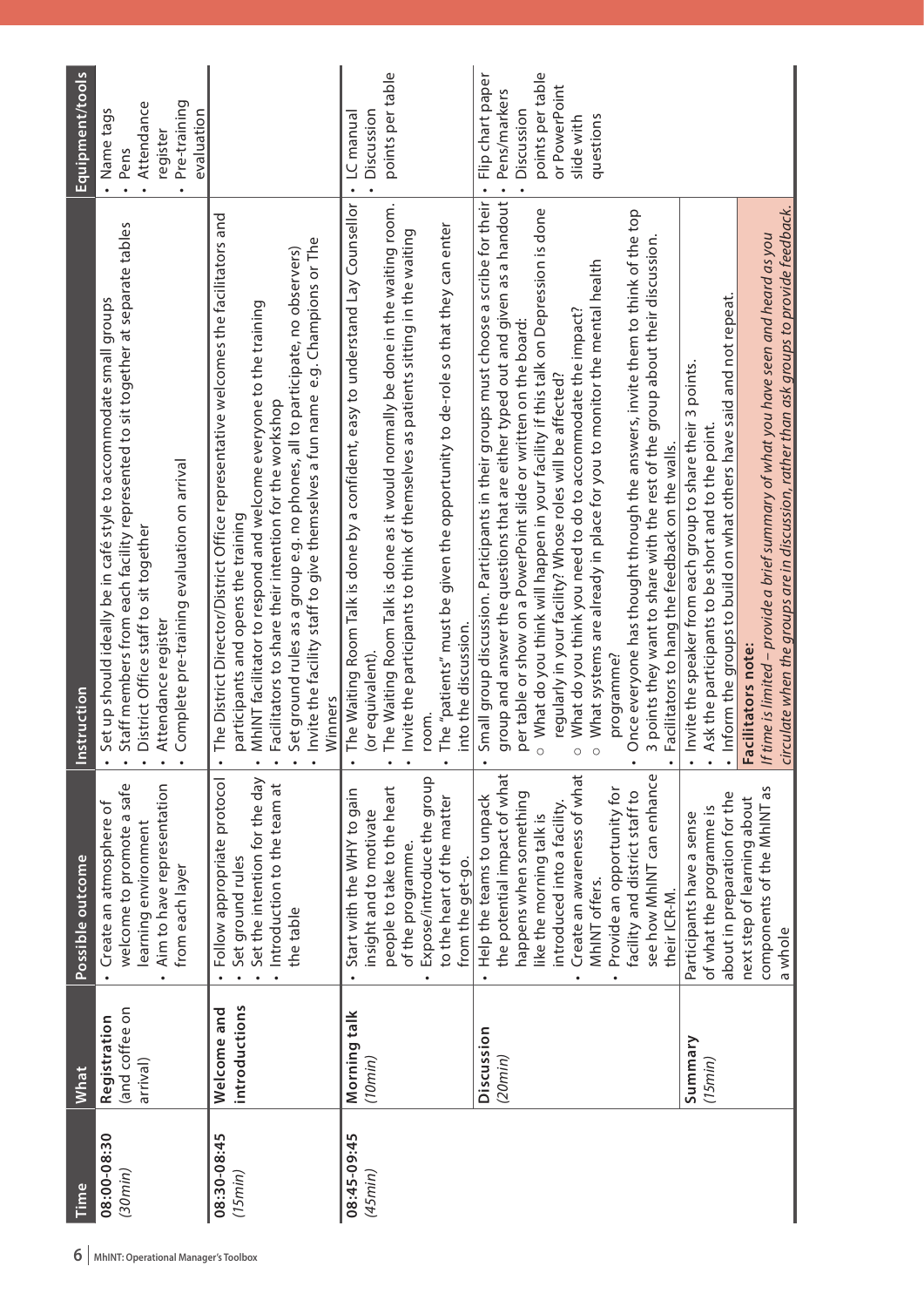| Time                         | <b>What</b>                                                                                                                              | Possible outcome                                                                                                                                                                                                                                                                    | Instruction                                                                                                                                                                                                                                                                                                                                                                                                                                                                                                                                                                                                              | Equipment/tools                                                                                                                                       |
|------------------------------|------------------------------------------------------------------------------------------------------------------------------------------|-------------------------------------------------------------------------------------------------------------------------------------------------------------------------------------------------------------------------------------------------------------------------------------|--------------------------------------------------------------------------------------------------------------------------------------------------------------------------------------------------------------------------------------------------------------------------------------------------------------------------------------------------------------------------------------------------------------------------------------------------------------------------------------------------------------------------------------------------------------------------------------------------------------------------|-------------------------------------------------------------------------------------------------------------------------------------------------------|
| 09:30-10:30<br>$(60 \, min)$ | management:<br>Board game<br>Time                                                                                                        | Team members will be familiar<br>with the components of<br>MhINT.                                                                                                                                                                                                                   | 40 minutes is enough time to engage with the concepts and materials to ensure an<br>It is not essential that all the groups will complete all the questions on the board.<br>overview of MhINT.<br>Facilitators note:                                                                                                                                                                                                                                                                                                                                                                                                    | and instructions<br>Documents for<br>Board game<br>Dice<br>$\bullet$<br>$\bullet$                                                                     |
|                              | play the game<br>40 minutes to<br>10 minutes to<br>$-5-10$ minutes<br>and provide<br>instructions<br>into groups<br>to settle<br>wrap up | what the programme entails so<br>implementation plans they are<br>familiar with the concepts and<br>documents available to them).<br>that when they work through<br>(Remember this is a taste of<br>cases and work on their                                                         | Once the game has been in progress for 30 minutes bring the groups to closure<br>Be sure not to repeat what participants say but be sure that the following is<br>Clear understanding that everyone has a role to play and everyone needs<br>and have a general discussion that includes the following:<br>Ask the participants about their greatest learning<br>Clear roles and responsibilities of all involved<br>MhINT provides support for all programmes<br>ICR-M will be enhanced by MhINT<br>No health without mental health!<br>Clear understanding of CQI<br>Clear referral pathways<br>mentioned:<br>training | look up answers<br>participants to                                                                                                                    |
| 10:30-10:45<br>(15min)       | TEA                                                                                                                                      |                                                                                                                                                                                                                                                                                     |                                                                                                                                                                                                                                                                                                                                                                                                                                                                                                                                                                                                                          |                                                                                                                                                       |
| 10:45-12:45<br>(120min)      | Case studies                                                                                                                             | participants to understand<br>System and how MhINT is<br>to achieve glowing ICR-M<br>training, referrals and CQI<br>3 case studies that assist<br>an essential programme<br>pertaining to the Health<br>dashboards.                                                                 | Invite the participants to systematically work through the 3 case studies that will<br>Facilitators to circulate to check in on discussions and support the facilities to<br>Encourage the staff to use the documents/manuals provided.<br>allow them to fully understand 3 essential pillars of MhINT.<br>Facilitators to keep time and inform participants of time.<br>Allow ±40 minutes for each case.<br>fully explore the case studies.                                                                                                                                                                             | Flip chart paper<br>manuals listed<br>Pens/markers<br>in the Facility<br>Case studies<br>Documents/<br>Manager's<br>Toolbox<br>$\bullet$<br>$\bullet$ |
| 12:45-13:15<br>(30min)       | <b>HJNCH</b>                                                                                                                             |                                                                                                                                                                                                                                                                                     |                                                                                                                                                                                                                                                                                                                                                                                                                                                                                                                                                                                                                          |                                                                                                                                                       |
| 13:15-13:45<br>(30min)       | Case study<br>discussion<br>continued                                                                                                    | Participants are familiar with<br>integration into every day<br>essence of mental health<br>to devise a concrete plan<br>a facility to enable them<br>Participants have a clear<br>practice and routines in<br>during the next session.<br>understanding of the<br>their resources. | Provide succinct answers to the queries that have been collected and collated<br>Provide references to the specific materials when giving feedback.<br>during the activity.<br>$\bullet$                                                                                                                                                                                                                                                                                                                                                                                                                                 |                                                                                                                                                       |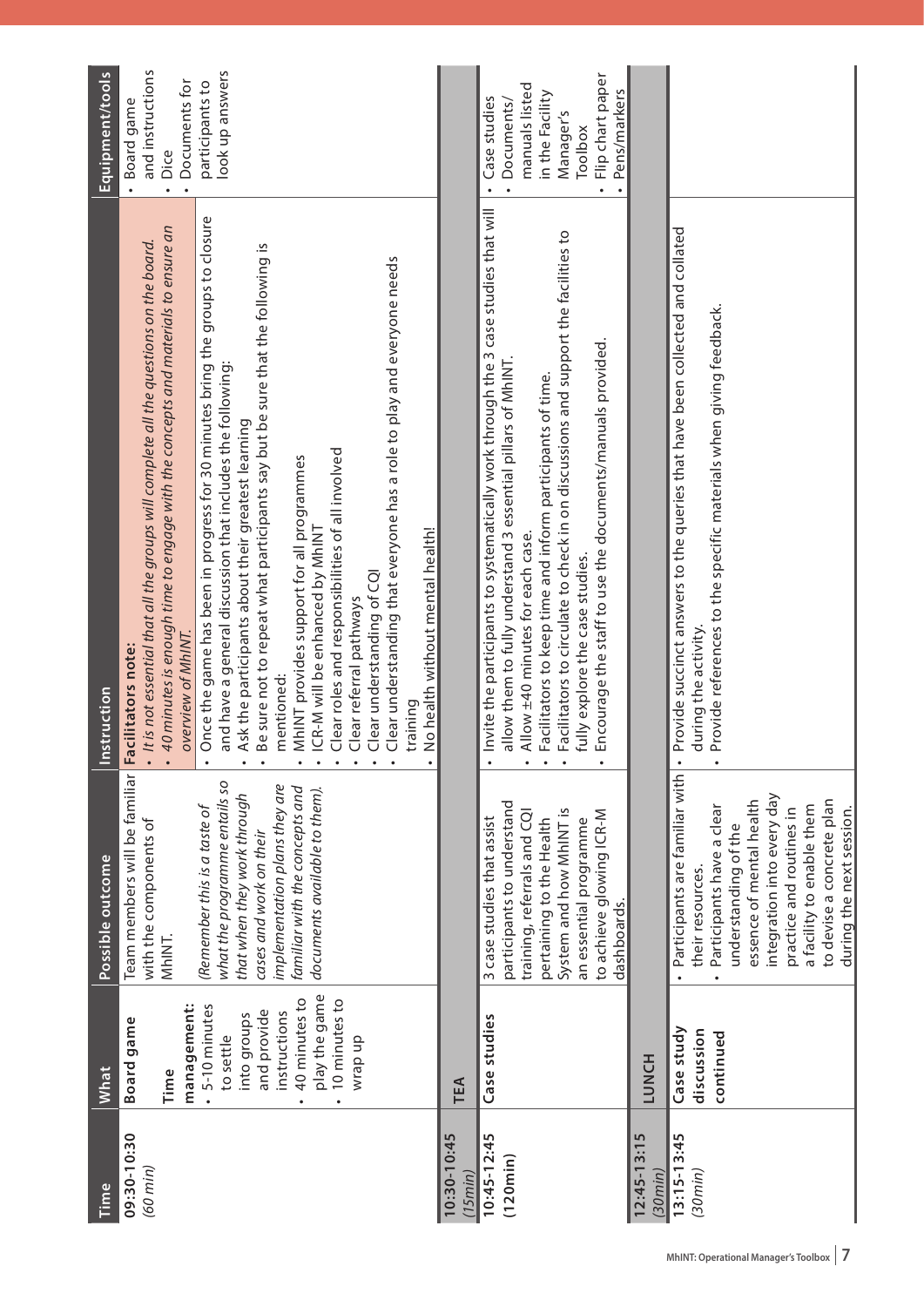| 8                                           | Time                    | What                                                                                 | Possible outcome                                       | Instruction                                                                                                                                                                                                                                             | Equipment/tools |
|---------------------------------------------|-------------------------|--------------------------------------------------------------------------------------|--------------------------------------------------------|---------------------------------------------------------------------------------------------------------------------------------------------------------------------------------------------------------------------------------------------------------|-----------------|
| <b>MhINT: Operational Manager's Toolbox</b> | 13:45-15:15<br>(uluu06, | plan and present   on Monday!<br>(90 minutes to<br><b>Action plans</b><br>key ideas) | workshop knows what to do<br>Everyone who attends the  | Sub-district and district representatives and Service providers to work together.<br>Facility staff to sit together with their Facility Manager so that they can work<br>together as a team to work on their action plans.<br>Change groups as follows: |                 |
|                                             |                         |                                                                                      |                                                        | epending on who is present, this group can be further divided as needed. Do<br>what is practical in the situation.<br>$\supset$                                                                                                                         |                 |
|                                             |                         |                                                                                      |                                                        | Every facility represented to think about and answer the following:<br>How are you going to orientate your facility to MhINT?<br>$\bullet$                                                                                                              |                 |
|                                             |                         |                                                                                      |                                                        | Use the headings:<br>o PLAN                                                                                                                                                                                                                             |                 |
|                                             |                         |                                                                                      |                                                        | PREPARE<br>PROVIDE<br>$\circ$<br>$\circ$                                                                                                                                                                                                                |                 |
|                                             |                         | Feedback                                                                             | The Facility Manager and                               | acility Manager's to present<br>ட்                                                                                                                                                                                                                      |                 |
|                                             |                         |                                                                                      | staff know what they are                               | an overview of their plans                                                                                                                                                                                                                              |                 |
|                                             |                         |                                                                                      | supported and will get                                 | what help they need                                                                                                                                                                                                                                     |                 |
|                                             |                         |                                                                                      | assistance from their next<br>level of management to   | who they need help from to achieve their goals                                                                                                                                                                                                          |                 |
|                                             |                         |                                                                                      | implement their plans.                                 | Facilitators note:                                                                                                                                                                                                                                      |                 |
|                                             |                         |                                                                                      | CQI is clear and everyone                              | There is not enough time for detail). What is important is that the teams have a plan                                                                                                                                                                   |                 |
|                                             |                         |                                                                                      | know their role and                                    | and that there is someone who will hold them accountable to it in some strong and                                                                                                                                                                       |                 |
|                                             |                         |                                                                                      | Teams will feel motivated<br>responsibility.           | entle way.<br>p                                                                                                                                                                                                                                         |                 |
|                                             |                         |                                                                                      | to improve their ICR-M<br>dashboard.                   |                                                                                                                                                                                                                                                         |                 |
|                                             | 15:15-15:30<br>(15 min) | Closure                                                                              | Complete post-training<br>evaluation form<br>$\bullet$ | Invite each team to think of the 1 thing that makes them unique and that<br>Complete post-training evaluation                                                                                                                                           |                 |
|                                             |                         |                                                                                      | Facility staff feel recognised<br>$\bullet$            | they want to be known for in terms of their successful integration of MhINT in                                                                                                                                                                          |                 |
|                                             |                         |                                                                                      | and have an opportunity to                             | their facility.                                                                                                                                                                                                                                         |                 |
|                                             |                         |                                                                                      | be celebrated!                                         | Teams must provide one group body movement to express this / or write one                                                                                                                                                                               |                 |
|                                             |                         |                                                                                      |                                                        | short sentence that they will read out loud.                                                                                                                                                                                                            |                 |
|                                             |                         |                                                                                      |                                                        | Close with a prayer or song                                                                                                                                                                                                                             |                 |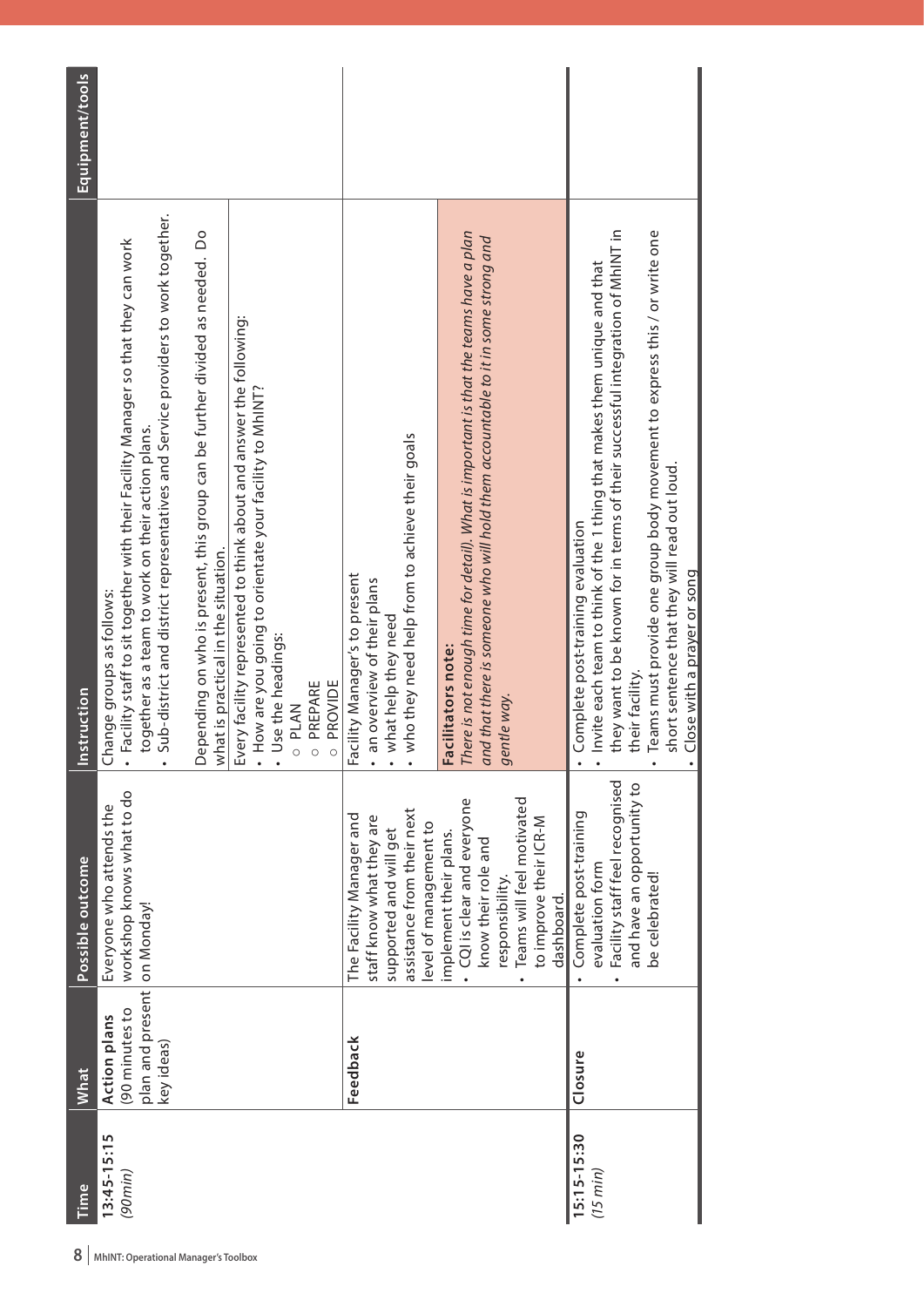#### <span id="page-10-0"></span>**How to play the MhINT board game**

- 1. Divide the participants into small groups with a minimum of 4 participants per group
- 2. Everyone must participate
- 3. Each participant must find their own symbol e.g. a piece of jewellery, a coin etc
- 4. Place these symbols on the START block and answer the question in that block
- 5. Each participant should throw the dice the highest number starts the game
- 6. Follow the directions of the numbers on the board
- 7. Please use the documents in the MhINT pack to answer the questions
- 8. Participant must answer what is asked on the block on which s/he lands. When participants land on the same block, information can be added or answer the question as the block suggests. For example, no X asks about referral pathways – each person who lands on this block will describe one of the pathways so that at the end of the game all the pathways have been described
- 9. To confirm the answer, another participant can read the answers provided
- 10. All players to answer the START and END block
- 11. Have fun!  $\odot$

| <b>No</b>      | Question                                                                                                                                 | Answer/source                                                                                                                                                                                      |
|----------------|------------------------------------------------------------------------------------------------------------------------------------------|----------------------------------------------------------------------------------------------------------------------------------------------------------------------------------------------------|
| 1              | <b>Start here</b><br>What is your preferred name?<br>What makes you an amazing team player?                                              |                                                                                                                                                                                                    |
| $\overline{2}$ | What are the headings of the<br>Adherence leaflets and why is this<br>information important?                                             | Depression and Adherence Counselling Manual for Lay<br><b>Counsellors: Section 5</b>                                                                                                               |
| 3              | What is your favourite item of clothing?<br>Why?                                                                                         | $\bar{a}$                                                                                                                                                                                          |
| 4              | In which ways do you work well together<br>as a team to provide patient care?                                                            |                                                                                                                                                                                                    |
| 5              | What pages in the APC guideline does<br>the CNP use to assess and refer patients<br>to the Lay Counsellor for Depression<br>Counselling? | APC guideline pages:<br>• Stressed client/miserable client<br>• Depression and/or anxiety: diagnosis and routine care                                                                              |
| 6              | What is the role of data in the<br>health system?                                                                                        | • Refer to Section 6 in RPC manual<br>• Refer to Ideal Clinic Manual: Commitment for ideal clinical<br>manual elements 156 -161 and District Health Management<br><b>Information System Policy</b> |
| $\overline{7}$ | Using the MhINT Process Map, identify<br>referral pathways.                                                                              | Refer to MhINT Process Map in any of the 3 training manuals.<br>The answer is self-explanatory when the referral pathways<br>are followed                                                          |
| 8              | What are the topics of the 8 Depression<br>Counselling sessions? What skill is<br>taught for each session?                               | Depression and Adherence Counselling Manual for Lay<br>Counsellors: Section 3, Activating the Depression and<br>Adherence sessions diagram                                                         |
| 9              | What qualities do you admire in a leader?<br>Why?                                                                                        |                                                                                                                                                                                                    |
| 10             | Which elements & domains of the ICR-M<br>dashboard include Mental Health?                                                                | Refer to the Ideal Clinic Manual, Annexure 2                                                                                                                                                       |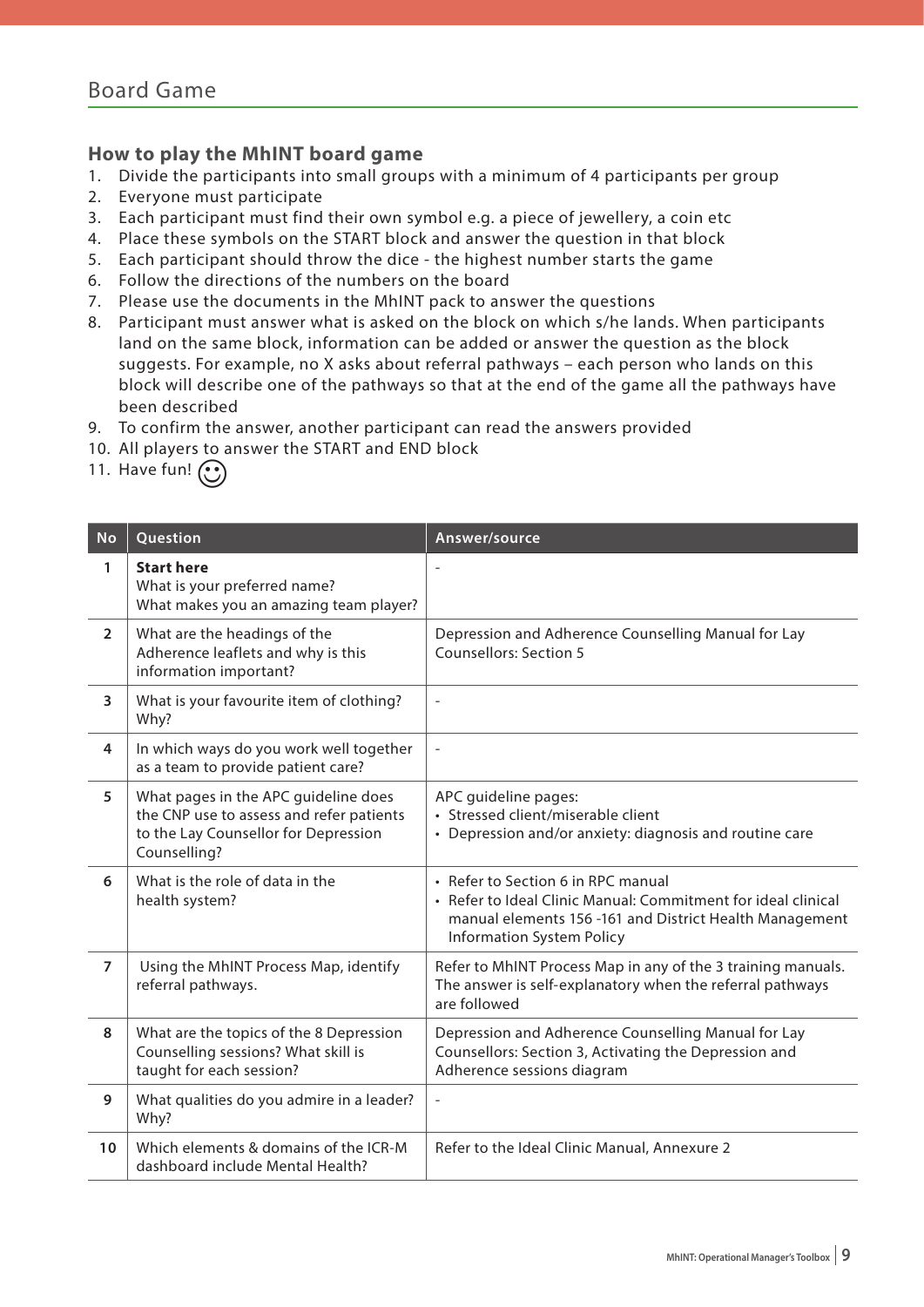| 11 | When does the CNP review the patient<br>after they have been initiated on<br>treatment for depression?                            | Depression and Adherence Counselling Manual for Lay<br>Counsellors: Section 3, Activating the Depression and<br>Adherence sessions diagram                                                                                                                                                                                                                       |
|----|-----------------------------------------------------------------------------------------------------------------------------------|------------------------------------------------------------------------------------------------------------------------------------------------------------------------------------------------------------------------------------------------------------------------------------------------------------------------------------------------------------------|
| 12 | Look at the Infographic in one of the<br>MhINT manuals and identify the various<br>components that explain collaborative<br>care. | • Depression and Adherence Counselling Manual for Lay<br>Counsellors, or<br>• Depression and Adherence Counselling Trainer's Manual<br>for Registered Psychological Counsellors, or<br>• Depression and Adherence Counselling Master Trainer's<br>Manual for Psychologists                                                                                       |
| 13 | What training is needed for those<br>involved in MhINT?                                                                           | • See under "Roles and responsibilities" in one of the<br>manuals listed in no 12<br>• Refer to MhINT Process Map<br>• Refer to cascade model diagram in Registered<br>Psychological Counsellors and Psychologists Manuals                                                                                                                                       |
| 14 | Sing a line from your favourite song.                                                                                             | $\bar{a}$                                                                                                                                                                                                                                                                                                                                                        |
| 15 | Why is it important that patients adhere<br>to taking their medicine?                                                             | Refer to MhINT and Me, Section 1 in any of the 3 training<br>manuals                                                                                                                                                                                                                                                                                             |
| 16 | What is the first Session that the Lay<br>Counsellor does with the patient?                                                       | Depression and Adherence Counselling Manual for Lay<br>Counsellors                                                                                                                                                                                                                                                                                               |
| 17 | In what ways does MhINT link to other<br>clinical programmes at PHC and how can<br>it strengthen/enhance your ICR-M?              | • MhINT will assist clinics in providing access to a full range<br>of health professionals to deliver a comprehensive health<br>service either at the facility or through appropriate referral<br>• Refer to Ideal Clinic Manual, Component 4: Human<br>resources for health and Commitment for Ideal Clinic<br>elements 102-112                                 |
| 18 | Identify the different levels of the health<br>system and what interventions they are<br>responsible for?                         | Depression and Adherence Counselling Toolkit for Facility<br>Managers                                                                                                                                                                                                                                                                                            |
| 19 | Who provides emotional support for the<br>Lay Counsellor?<br>How is this done and why?                                            | Depression and Adherence Counselling Manual for Lay<br>Counsellors and for Registered Psychological Counsellors                                                                                                                                                                                                                                                  |
| 20 | What is CQI and who should be part of<br>the CQI team?                                                                            | • Depression and Adherence Counselling Trainer's Manual<br>for Registered Psychological Counsellors, Section 6<br>• We are writing for the ideal situation where the CQI manual<br>is available. If we have to test this toolkit before the CQI<br>Manual is developed we will have to provide orientation<br>on the formation of a CQI Team during the workshop |
| 21 | What does integrated care mean to you?<br>What do you think are the implications<br>for patient centered care?                    |                                                                                                                                                                                                                                                                                                                                                                  |
| 22 | How is a suicidal patient referred and<br>managed (include documentation).                                                        | Depression and Adherence Counselling Manual for Lay<br>Counsellors (Red flags)                                                                                                                                                                                                                                                                                   |
| 23 | What do facilities/ districts do when they<br>have not met the ICR-M standard.                                                    | • The PHC Supervisor and the district perfect team for Ideal<br>Clinic realisation develops a quality improvement plan to<br>be implemented and reviewed on a quarterly basis<br>• Refer to Ideal Clinic Manual: 28 District Health Support,<br>pg. 84                                                                                                           |
| 24 | Before you step off the board, tell your<br>group 1 thing you will do to help make<br>MhINT successful.                           | $\qquad \qquad -$                                                                                                                                                                                                                                                                                                                                                |
| 25 | End<br>Start again by answering the numbers on<br>the Board that have not been answered.                                          |                                                                                                                                                                                                                                                                                                                                                                  |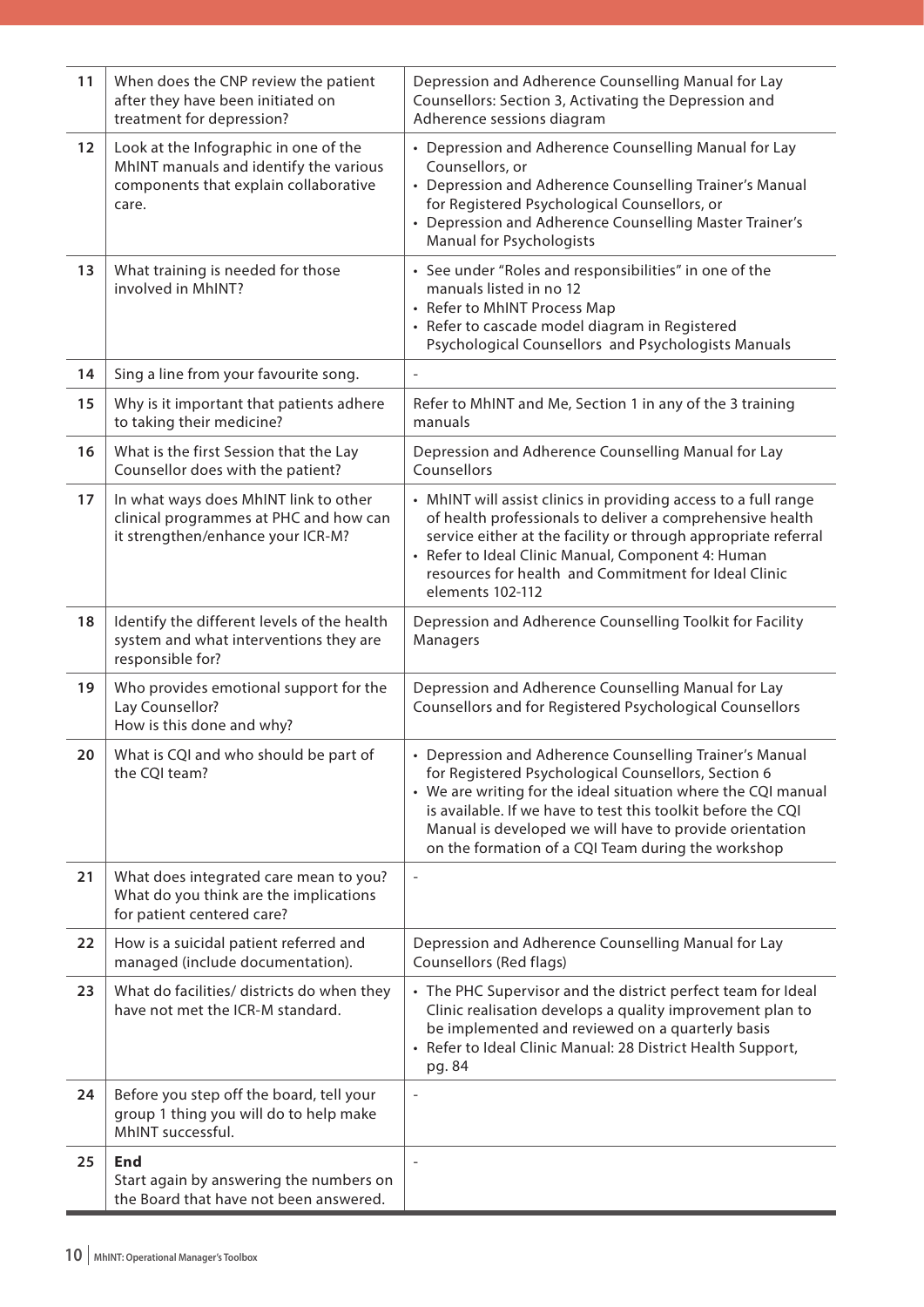<span id="page-12-30"></span><span id="page-12-29"></span><span id="page-12-28"></span><span id="page-12-27"></span><span id="page-12-26"></span><span id="page-12-25"></span><span id="page-12-24"></span><span id="page-12-23"></span><span id="page-12-22"></span><span id="page-12-21"></span><span id="page-12-20"></span><span id="page-12-19"></span><span id="page-12-18"></span><span id="page-12-17"></span><span id="page-12-16"></span><span id="page-12-15"></span><span id="page-12-14"></span><span id="page-12-13"></span><span id="page-12-12"></span><span id="page-12-11"></span><span id="page-12-10"></span><span id="page-12-9"></span><span id="page-12-8"></span><span id="page-12-7"></span><span id="page-12-6"></span><span id="page-12-5"></span><span id="page-12-4"></span><span id="page-12-3"></span><span id="page-12-2"></span><span id="page-12-1"></span><span id="page-12-0"></span>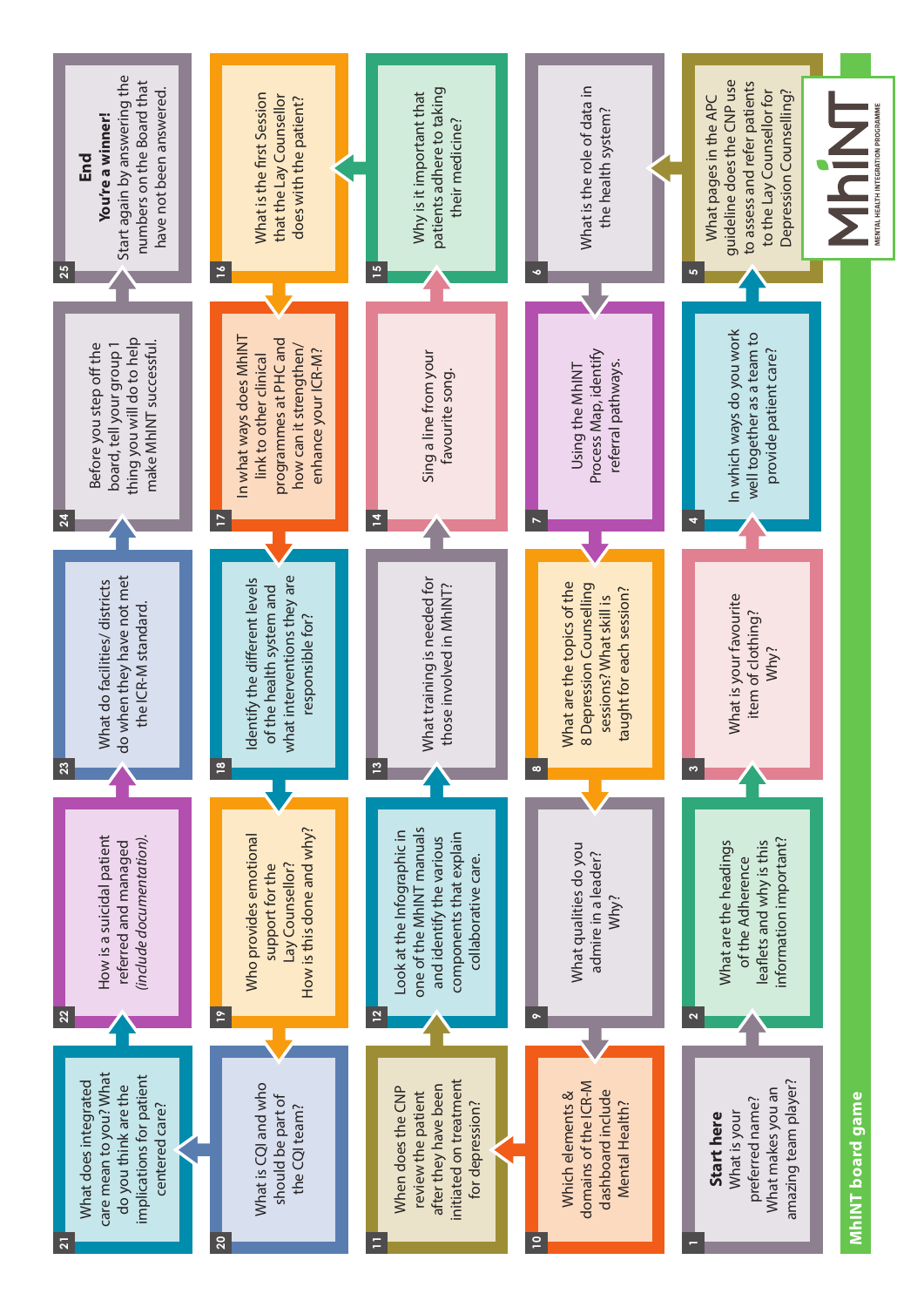## <span id="page-13-0"></span>MhINT process map

The MhINT Process Map illustrates the various levels of care, namely Hospital, CHC and PHC and what MhINT intervention tasks are relevant for each level, the materials used, the appropriate referral pathway, and what treatment is being offered at leach level. The Process Map also shows what recordkeeping is needed.

![](_page_13_Figure_2.jpeg)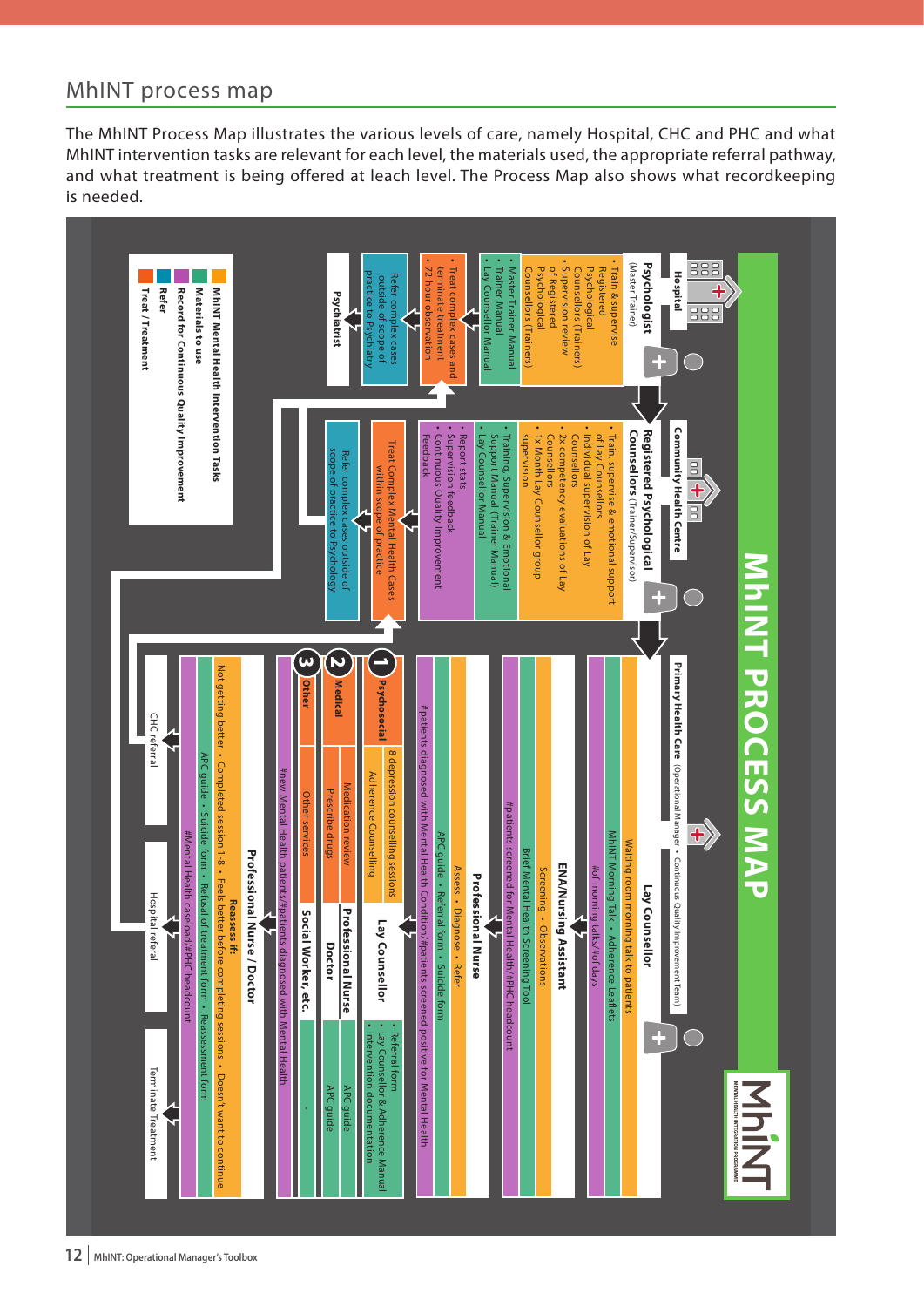## <span id="page-14-0"></span>What happens at each level of the intervention?

No one works in isolation whether that is an individual or a level of care in the health system. All the levels are dependent on the success of the other. For example, managers at the District level are successful when they are supported and mentored by the managers at a Provincial level. The diagram below summarises the levels of the health system, their tools as well as the interventions they are responsible for implementing.

| <b>Health System</b><br><b>Level</b>                                                                                                                                     | <b>Tools</b>                                                                                                                                                                                                                   | <b>Intervention</b>                                                                                                                                                                                                                           |                                               |
|--------------------------------------------------------------------------------------------------------------------------------------------------------------------------|--------------------------------------------------------------------------------------------------------------------------------------------------------------------------------------------------------------------------------|-----------------------------------------------------------------------------------------------------------------------------------------------------------------------------------------------------------------------------------------------|-----------------------------------------------|
| <b>National</b><br>$\ddot{\phantom{1}}$<br>$\Box$<br>田田田<br><b>DoH</b><br>$\Box$<br>$\Box\,\Box$<br>Policies                                                             | • Universal Health Coverage - WHO<br>• Mental Health Policy Framework<br>and Strategic Plan 2013-2020<br>• PHC Re-engineering<br>• Ideal Clinic Framework                                                                      | • Develop and revise policies based<br>on prevalence data, reports from<br>Provinces, and DHIS                                                                                                                                                |                                               |
| Provincial<br>$\Box$<br>88<br>88<br>88<br><b>DoH</b><br>$\Box\Box$<br>00<br>• Targets<br>· Guidelines<br>$-M&E$                                                          | • Mental Health Policy Framework<br>and Strategic Plan 2013-2020<br>• Provincial Strategic Plan: Mental<br>health Directorate<br>• Ideal Clinic Framework<br>• Annual Performance Plan (APP)                                   | • Translate National Policies into<br>Provincial policies and guidelines<br>• Develop SOP for MH Programme<br>implementation<br>• Set Mental Health programme<br>Indicators<br>• Set targets for Mental Health services<br>• Review DHIS Data | Partner involvement: funding/technical suppor |
| <b>District</b><br>$\overline{\mathbb{H}}$ $\overline{\mathbb{H}}$ $\overline{\mathbb{H}}$<br>Develop Mental Health<br>Plan and embed into<br>District Health Plan (DHP) | • Annual Performance Plan (APP)<br>• District Situational Analysis<br>• District Mental Health Care plan<br>• Ideal Clinic Framework<br>• Web-DHIS                                                                             | • Mental Health task team facilitates<br>embedding of District Mental Health<br>Care plan into District Health Plan<br>• Support implementation of Mental<br><b>Health Care Services</b><br>• Review DHIS data                                |                                               |
| Sub-District<br>/ PHC<br>$\overline{2}$ Mades<br>Œ                                                                                                                       | • Ideal Clinic Manual<br>• Clinical programmes SOPs<br>• Mental Health Screening tool<br>• APC Guideline<br>• Depression and adherence<br>counselling manuals/ leaflets<br>Patient files and source<br>documents<br>• Web-DHIS | · Educate<br>• Screen<br>• Diagnose<br>• Treat<br>• Reassess<br>$\cdot$ Refer<br>• Record keeping<br>• Mentor and monitor                                                                                                                     |                                               |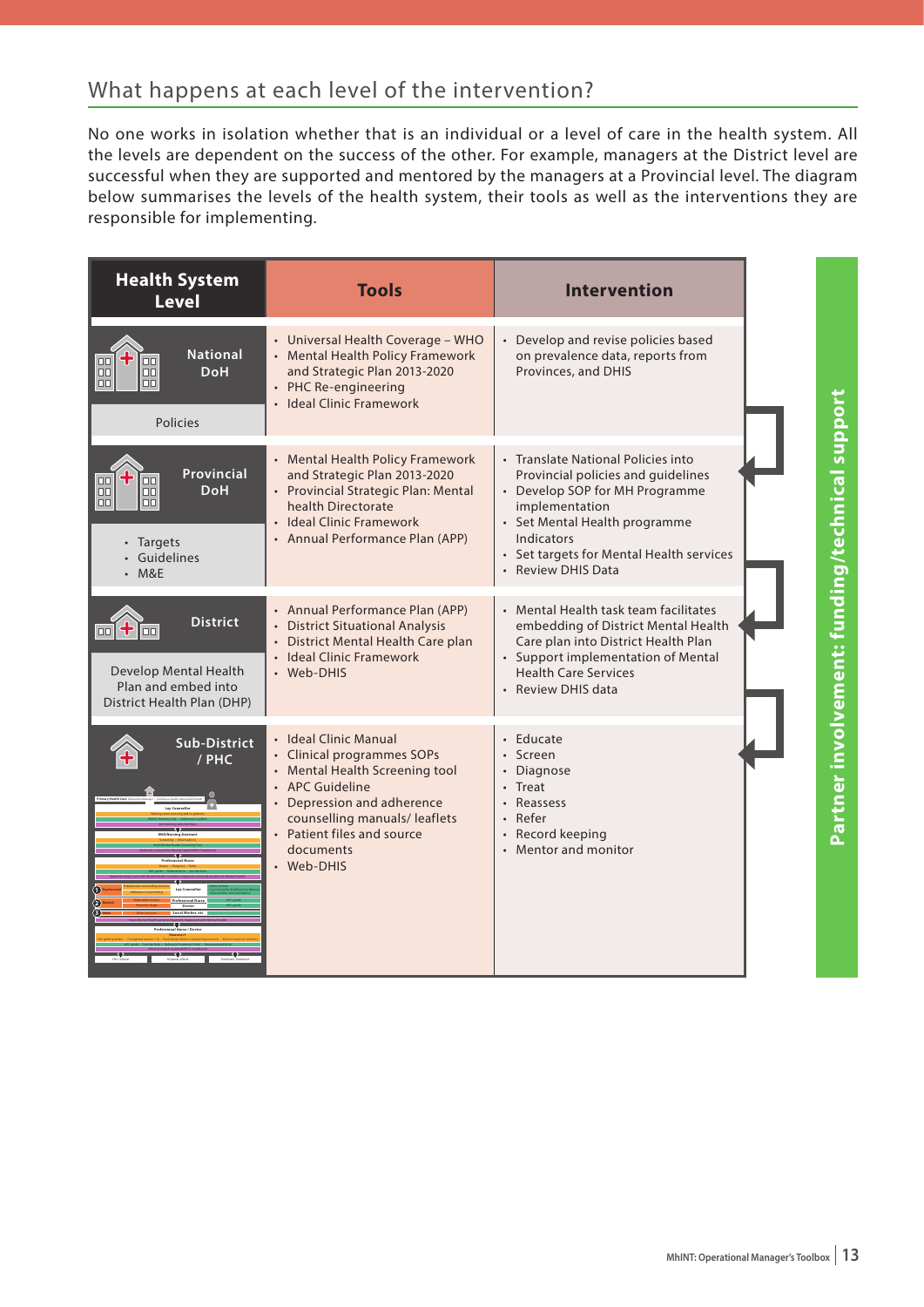## <span id="page-15-0"></span>Case studies

Case studies are effective ways of learning about how an intervention like MhINT works in practice. The cases are designed to help you to fully engage with the materials and MhINT processes. These case studies can be used during a regular meeting in a facility to train, educate and plan implementation.

#### **Case study 1 – Training**

Mbali is a Lay Counsellor at Sizabantu Clinic. She has just received training in MhINT depression and adherence counselling. Sr Mhlongo has not received training in APC and doesn't understand why the Facility Manager keeps asking why there are no referrals to Mbali.

#### **Discussion**

Discuss what training the different role players would need to ensure that Mbali gets appropriate referrals.

#### **Case study 2 – Referral pathways**

Mpho is part of the MhINT depression counselling group at Sizabantu Clinic and during the 3rd session he discloses to the group that he wants to kill himself.

#### **Discuss**

Using the resource manuals and documentation provided, discuss what needs to happen for Mpho to get the best treatment.

What are the steps that the Lay Counsellor needs to follow?

#### **Case study 3 – CQI**

Sizabantu Clinic has been rolling out the MhINT programme for the last 3 months. They feel as if they are working really hard but they do not see a difference in their mental health data.

The PHC supervisor has also noted that Sizabantu Clinic is not doing well with their HAST programme either.

#### **Discuss**

In which ways can Sizabantu Clinic use their CQI tools to rectify the challenges they are experiencing?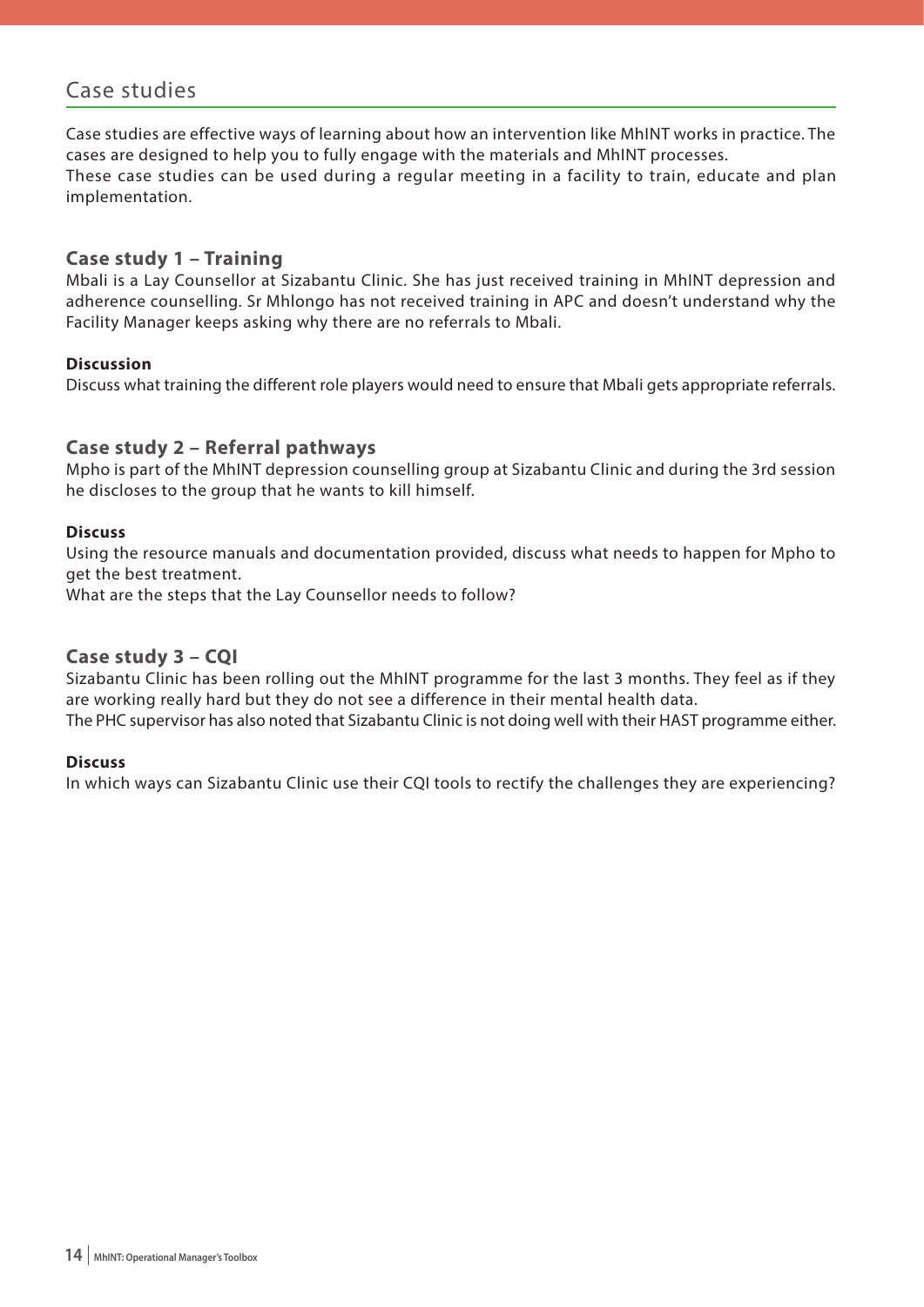## <span id="page-16-0"></span>**What is CQI?**

Continuous Quality Improvement (CQI) is a structured problem solving approach or methodology. It consists of continuous processes of developing change ideas to help the system to improve the quality and efficiency in its processes. It also helps a system to respond to change in order to remain relevant to the needs of those who depend on it. In the health system, the CQI methodology has been used extensively to translate new policies and guidelines into action and to ultimately improve health care services for both the health workers and patients. CQI is data-driven, focused on the system, promotes innovation and creativity and values the wisdom and "know-how" of those who are at the forefront of service provision.

## **Why do we need CQI to achieve Mental Health Integration?**

Historically the only mental health care services that have been provided at PHC have been for patients with existing psychiatric conditions to receive medical treatment only. Psychosocial counselling services have typically not been part of the package of care. The call from the World Health Organisation (WHO) to achieve universal health coverage, as well the National Mental Health Policy Framework and Strategic Plan 2013-2020, has necessitated re-engineering of PHCs so that all South African citizens can have access to quality and comprehensive health services at PHC level, including mental health services (both medical and psychosocial interventions).

This means that comprehensive mental health services at PHC is unfamiliar to both patients and health care workers. The MhINT programme provides an evidence-based collaborative care model for how mental health services can be successfully integrated at PHC. However, this model requires facility staff to learn and implement new skills. These skills include providing mental health services using a task-sharing approach; clinical communication skills for patient centred care, MhINT psychosocial counselling skills and even using CQI tools to monitor and improve on the mental health programme. It also requires a shift in thinking, working as a team and trust amongst all those involved in providing health services in the facility. It may even be necessary for the facilities to adjust their patient flow in order to accommodate the mental health procedures and implementation tools that are new to the health system. These changes can evoke anxiety and may even be frightening for some!

Fortunately, the CQI framework helps with anxiety and fear related to change! As a Facility Manager, you will be equipped with tools, and strategies to support successful integration of mental health service in your facility! This toolkit provides an outline of CQI processes that you can put in place in order to strengthen teamwork in your facility, reach your mental health targets and even improve your performance in all clinical programmes at your facility.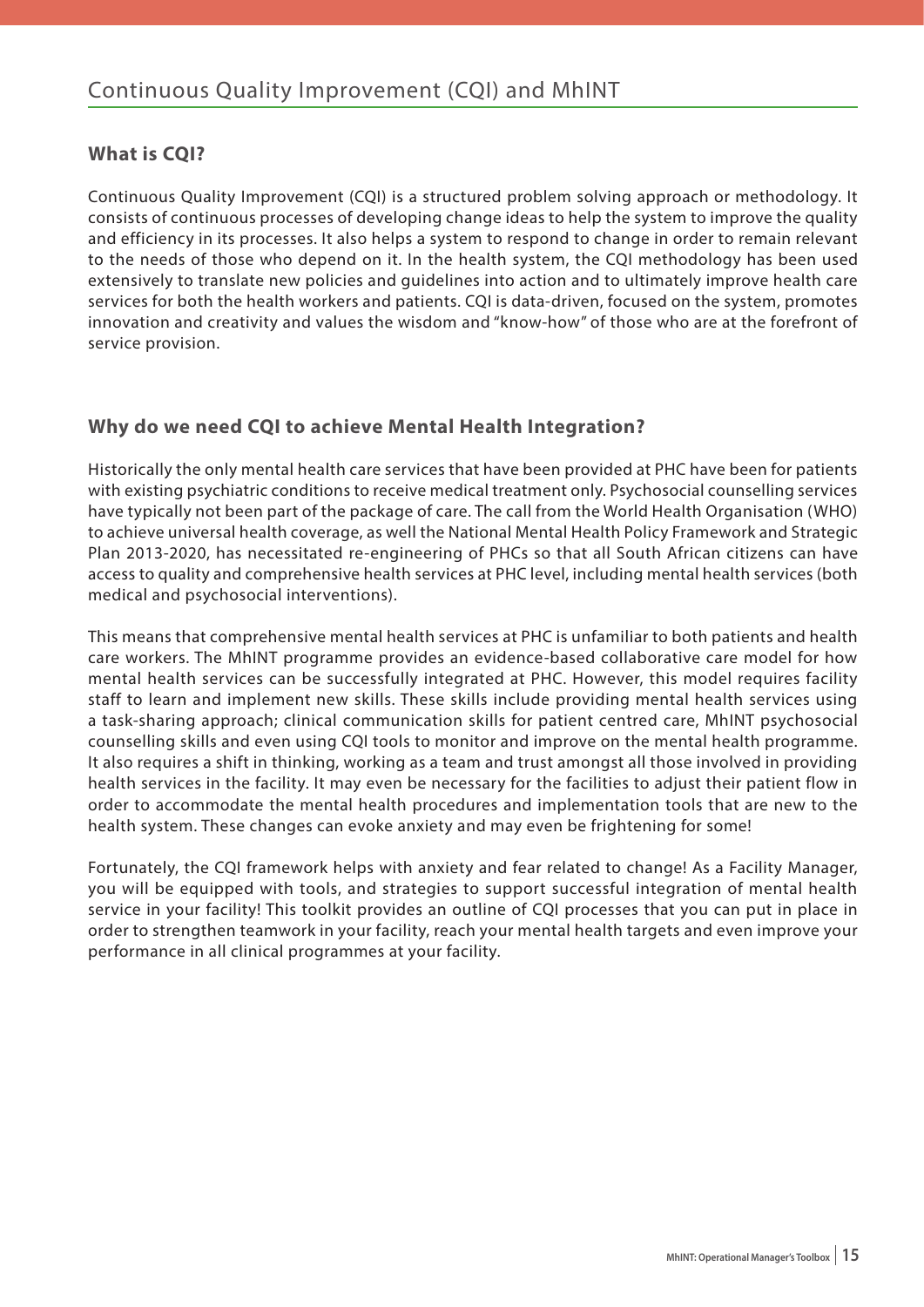## <span id="page-17-0"></span>**Using CQI to achieve Mental Health Integration**

#### **STEP 1: MhINT orientation and forming the CQI team**

Now that you have been orientated to the MhINT programme your first task is to provide orientation to staff in your facility as well. Use the board game and MhINT materials that are part of this toolkit to ensure that your colleagues have grasped the fundamentals of WHAT is the MhINT Programme, WHY is it needed, HOW will it be implemented and monitored!

By ensuring their buy in, you will have accomplished the most important step in building confidence and demonstrating your support for the programme. It will also be the opportunity for identifying members of the CQI team. It is recommended that the team consists of the following members:

- **•** Operational manager (or professional nurse appointed by the OM)
- **•** Facility Based APC Trainer/Champion
- **•** Data Capturer
- **•** MhINT trained lay counsellor/Enrolled Nurse

Remember, the success of this team will rely on the participation and support of leadership at multiple levels; i.e. immediate OM, sub-district PHC coordinators and their district leaders. The team will need to be empowered by these leaders through the creation of time and space to pursue improvement activities. They will also need leaders who maintain an interest in the improvement work, check-in regularly of team's processes, celebrating their successes and helping them through significant challenges.

#### **STEP 2: Orientation to the CQI Model of Improvement**

Once the CQI team has been identified, orientate them to the CQI Model of Improvement. There are many approaches to CQI, however, the MhINT programme utilises the Institute for Healthcare Improvement' model of improvement. The IHI Model of improvement asks the following questions:

#### **Question 1: What are we trying to achieve?**

This question will help you and your team to think about and define your aim statement as it relates to MhINT. The aim should be "SMART"  $i \cdot$ 

- **• Specific:** it must describe clearly and precisely what you and your team want to achieve and who will benefit (e.g. Specific)
- **• Measureable:** data will help you and your team determine whether you have achieved your aim
- **• Ambitious but achievable:** initially you may not know HOW you and your team will achieve your aim, but you can declare the aim nonetheless especially if you know that it is what the patients need. If there is a, will, ideas can be generated to help achieve the aim.
- **• Relevant:** the aim must be in line with patient and health system needs and expectation. It needs to be meaningful to you and others
- **• Time-bound:** *You will need to declare a timeframe for when you wish to achieve your aim.* You and your team can also set interim targets or milestones to help you know you are making adequate progress and keep you all motivated.

Remember, the overall aim of the MhINT Programme is to integrate mental health services into routine care in PHC in order to improve patient health outcomes. Based on the South African Mental Health Policy framework and strategic plan, this needs to be achieved by 2020. Question 1 will therefore help you and your team to set a realistic aim statement in relation to the overall aim taking into consideration your particular contextual factors.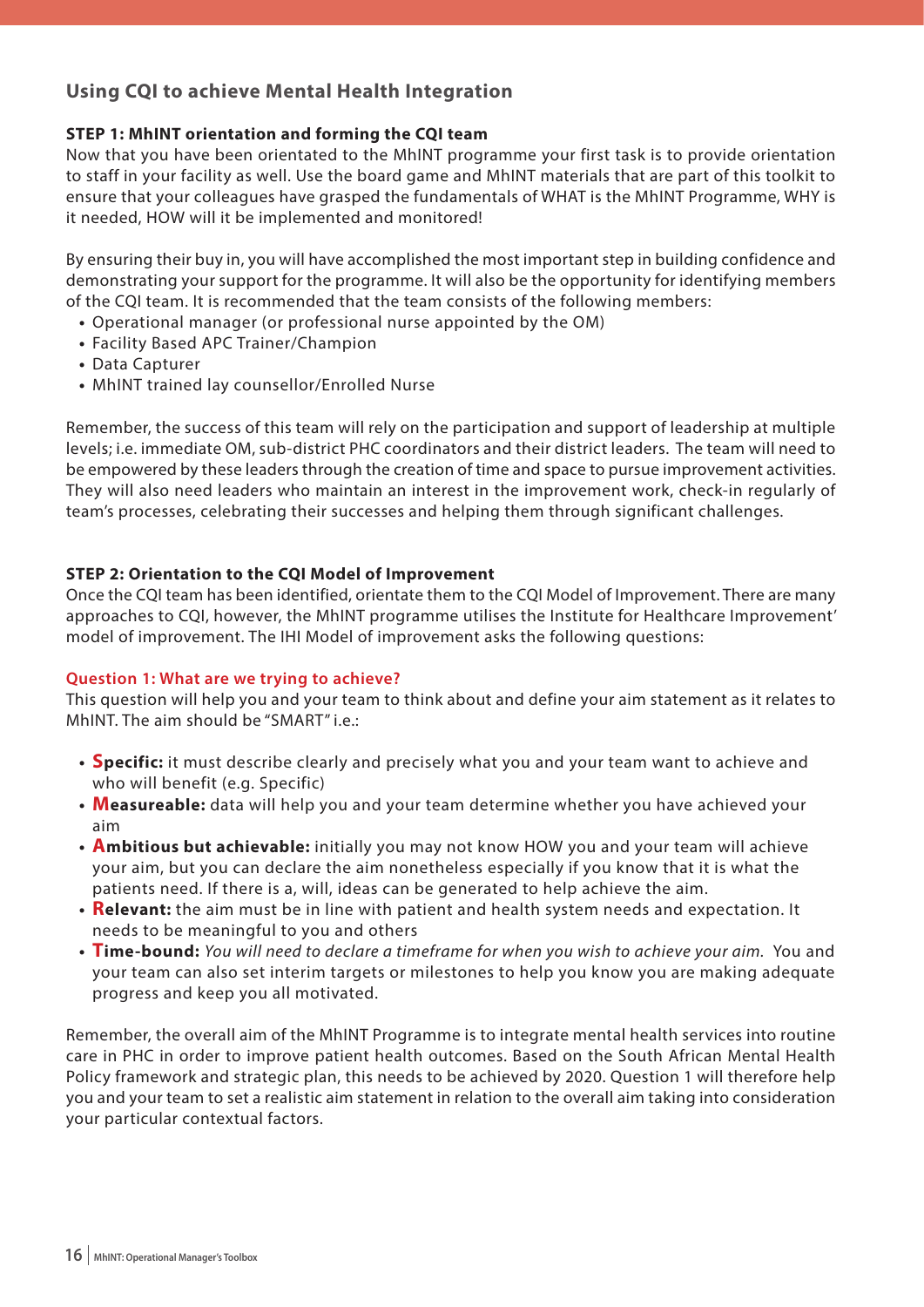#### **Question 2: How will we know that a change is an improvement?**

This question in the Model for Improvement speaks to measurement. This is why it is important to have the data capturer as part of the CQI team. You and your team will need to review data in order to know that the changes you make result in improvement. However, before you start making any changes you will need to find out how you are currently performing in terms of your mental health indicators. This will be your baseline. It will help you to set targets as well as stimulate development of change ideas geared towards a desired level of improvement. This may involve reviewing what the mental health targets are for your facility according to ICRM.

All facilities "baseline" mental health data is captured on the District Health Information System (DHIS). Currently the following indicators are available for mental health in PHC:

- **•** # Patients screened for mental illness (18 years and above/18 years and below)
- **•** # New MH patients initiated on treatment (18 years and above/18 years and below)
- **•** # MH Caseload

The role of the CQI team will be to observe what happens to your facility's mental health indicators as you introduce different changes. During this time, it will also be important to monitor the process and document the impact of each tested idea on the overall treatment process in the facility. Given that MhINT aims to integrate mental health services in PHC, the team can simultaneously observe the "baseline" data of another clinical programme alongside that of the mental health data. Remember, patients with chronic medical conditions, especially those with HIV and are on ART, have increased vulnerability to common mental health disorders. As such it is recommended that the team monitor the mental health indicators alongside the HAST programme indicators which are regularly reviewed during the nerve centre/ wedge meetings.

#### **Question 3: What change can we make that will result in improvement?**

This question directs you and your team to thinking about changes that could be made in order to achieve your aim. In CQI terms, these are called "change ideas". You may have to test a range of change ideas before seeing an improvement. Several techniques and tools can be used to identify changes that are likely to lead to successful mental health integration. For instance, you can:

- **•** Compare yourselves with other facilities who are doing better than you are and work out what they are doing differently. This is called "benchmarking".
- **•** You could use "root cause" analysis tools to try and discover what is the underlying cause is that of your facility not achieving its aim. An example of a root cause analysis tool is the "5 whys".
- **•** Map key steps in the processes associated with your aim to help you and your team see where process improvements could be made. This is called "process mapping".

The IHI Model for Improvement encourages the use of PLAN- DO-STUDY-ACT (PDSA) cycles (diagram on right) to test changes and determine if they are effective in securing improvements before implementing them.

![](_page_18_Figure_13.jpeg)

» PDSA cycles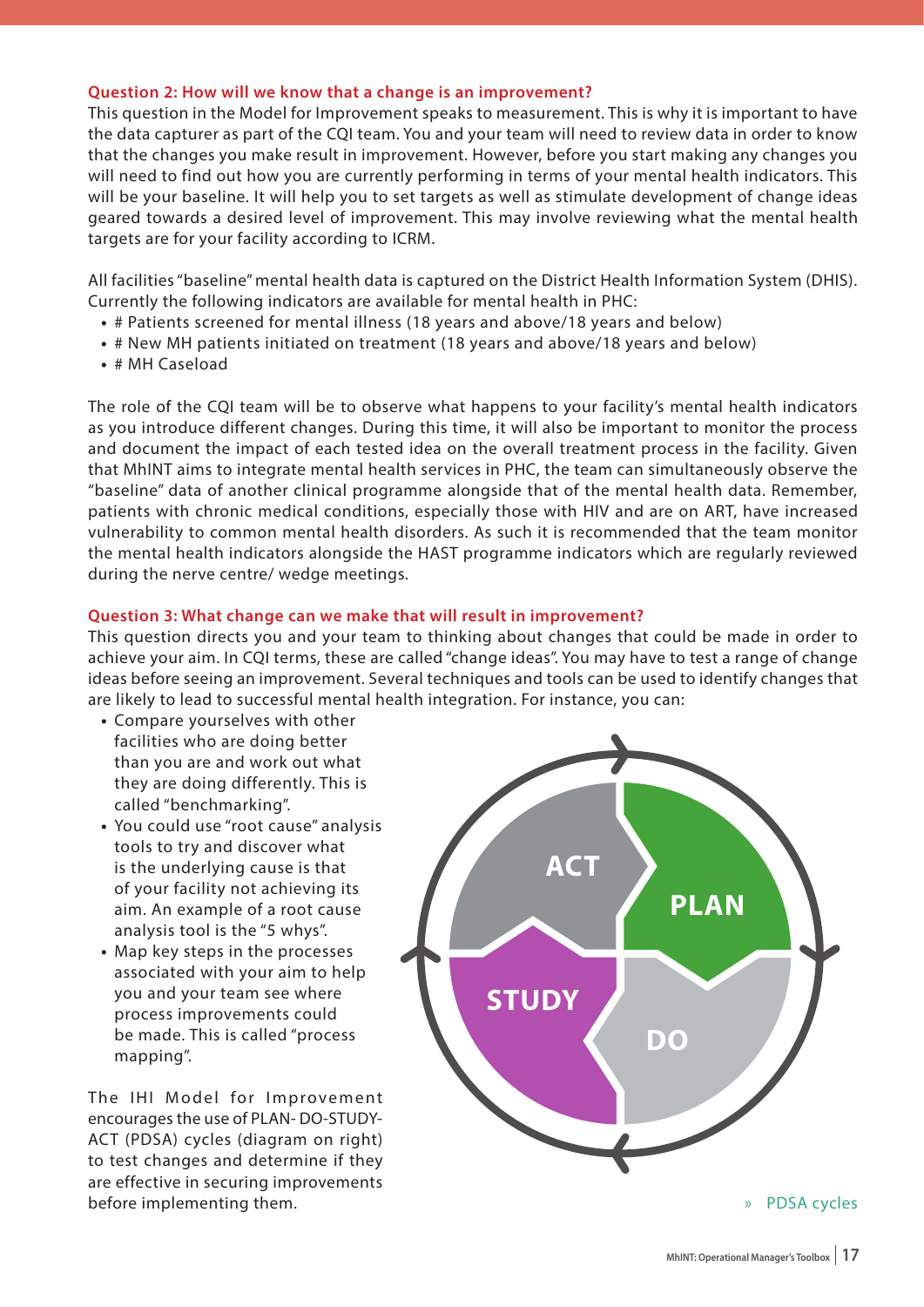#### **STEP 3: TASKS OF THE CQI TEAM**

The CQI team need to meet regularly and follow the following process:

- 1. Set the aim statement.
- 2. Draw the facility's mental health process map. Use the MhINT Process Map to help you identify the key service/ procedures in comprehensive mental health care from PHC to District hospital. Focus on the PHC level and on your facility's process map, note where process improvements could be made for existing services, and also plot where your facility can incorporate MhINT activities that are currently not available in your facility.
- 3. As a team work sequentially through the care pathway you have targeted for improvement. Start at the beginning, review data, establish baseline performance, and establish barriers to care.
- 4. Using your root cause analysis tools develop change ideas and test them for improvement using multiple PDSA cycles.
- 5. As clinical performance improves, reflected by data shown on your run charts, move from step to step in the care pathway.
- 6. When the team has worked through the entire care pathway, evaluate how far the team has come, and how much clinical performance has improved. Reevaluate the aims set at the beginning of the improvement process.
- 7. If needed, go back to the beginning, setting more ambitious aims and starting at the beginning of the care pathway again, looking for new challenges and new solutions
- 8. If the care pathway targeted requires no further improvement, evaluate the value of applying these lessons to a new care pathway in your facility.
- 9. Share successful ideas with other facilities, sub-district, district, provincial and even national level management. This is important as these can affect revisions of SOPs, guidelines and policies to inform quality health care service provision.
- 10. As new staff join your facility, train them according to the SOPs developed as a result of the improvement process you have engaged in. This will effectively eliminate the "old way" of doing things.

![](_page_19_Figure_12.jpeg)

» Provides a summary of the cycle of improvement tasks led by the CQI team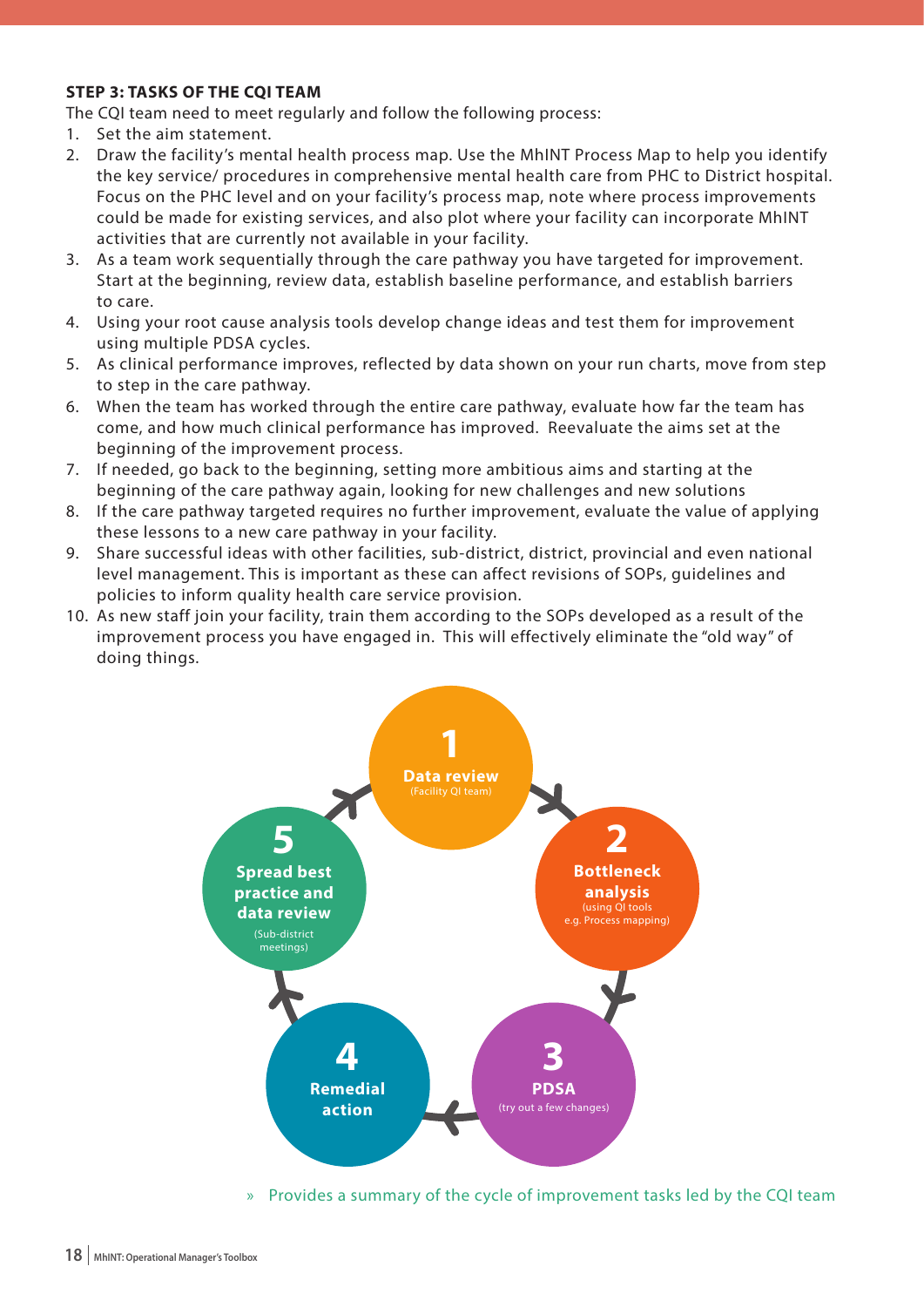#### <span id="page-20-0"></span>**Remember these important tips for successful implementation:**

- **•** The mental health Morning Talk helps patients to self-identify and prompts mental health screening.
- **•** Quality mental health screening helps in identifying those patients who need the psychosocial counselling the most.
- **•** APC mental health training enhances professional nurses' confidence in assessing and referring patients to the appropriate referral pathways.
- **•** Only trained lay-counsellors can provide the MhINT psychosocial counselling intervention.
- **•** Supervision is key to ensure competency and emotional well-being of lay counsellors providing the psychosocial counselling intervention
- **•** Data is key to all quality improvement activities. If it is not recorded, it didn't happen!
- **•** The most successful facilities are those with supportive management!

#### **GOOD LUCK!**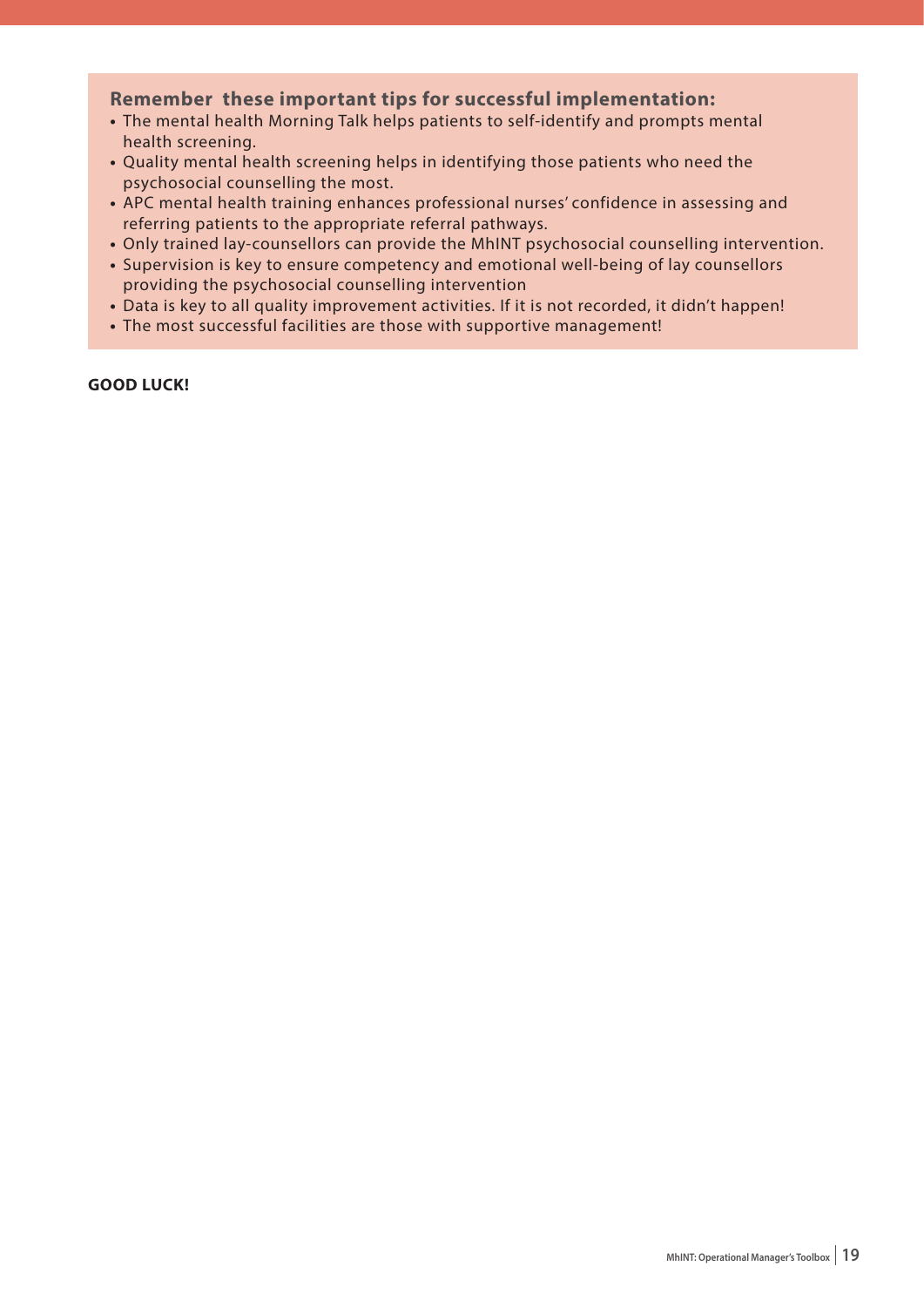<span id="page-21-0"></span>

| Workshop on the MhNT Operational Manager's Toolkit<br>Pre-training evaluation:                                                            |      |         |               |                                                                                                                               | MENTAL HEALTH INTEGRATION PROGRAMME<br>MhiNT |
|-------------------------------------------------------------------------------------------------------------------------------------------|------|---------|---------------|-------------------------------------------------------------------------------------------------------------------------------|----------------------------------------------|
| Name:                                                                                                                                     |      |         | Date:         |                                                                                                                               |                                              |
|                                                                                                                                           |      |         |               |                                                                                                                               |                                              |
| the appropriate box BEFORE the MhINT<br>Remember: There is no right or wrong answer!<br>Operational Manager's Toolkit workshop.<br>Please | Poor | Limited | Adequate<br>m | Good<br>$\overline{\mathbf{d}}$                                                                                               | Excellent<br>5                               |
| My knowledge about MhINT is                                                                                                               |      |         |               |                                                                                                                               |                                              |
| My understanding of my role in MhINT is                                                                                                   |      |         |               |                                                                                                                               |                                              |
| My understanding of task-sharing is                                                                                                       |      |         |               |                                                                                                                               |                                              |
| My knowledge of policies and guidelines about Mental Health<br>services in PHC is                                                         |      |         |               |                                                                                                                               |                                              |
| My understanding of mental health referral pathways from PHC to<br>District Hospital is                                                   |      |         |               |                                                                                                                               |                                              |
| My exposure to Continuous Quality Improvement (CQI) is                                                                                    |      |         |               |                                                                                                                               |                                              |
| My experience in using data for improvement is                                                                                            |      |         |               |                                                                                                                               |                                              |
| My experience in using supporting implementation and monitoring of<br>improvement plans is                                                |      |         |               |                                                                                                                               |                                              |
|                                                                                                                                           |      |         |               |                                                                                                                               |                                              |
| What are you hoping to gain from this training?                                                                                           |      |         |               | implementation of MhINT in your facility/sub-district/district?<br>What are your concerns about being involved in leading the |                                              |

Thank you for taking the time to complete this form! **Thank you for taking the time to complete this form!**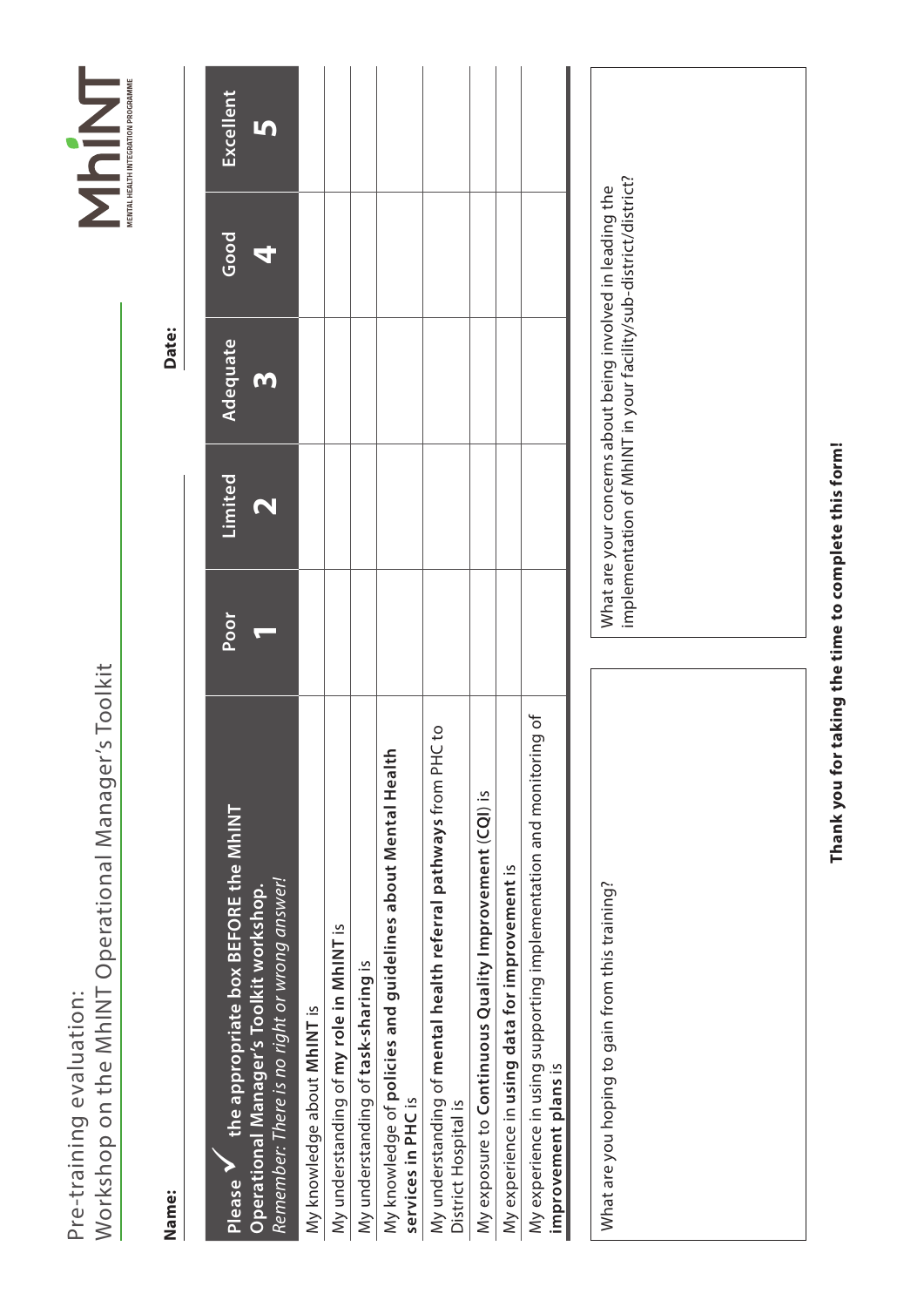Workshop on the MhINT Operational Manager's Toolkit Workshop on the MhINT Operational Manager's Toolkit Post-training evaluation: Post-training evaluation:

<span id="page-22-0"></span>MhíNT

| )ate: |              |
|-------|--------------|
|       | ۱            |
|       |              |
|       |              |
|       |              |
|       |              |
|       |              |
|       |              |
|       |              |
|       |              |
|       |              |
|       |              |
|       |              |
|       |              |
|       |              |
|       |              |
|       |              |
|       |              |
|       |              |
|       |              |
|       |              |
|       |              |
|       |              |
|       |              |
|       |              |
|       |              |
|       |              |
|       |              |
|       |              |
|       |              |
|       |              |
|       |              |
|       |              |
|       |              |
|       |              |
|       |              |
|       |              |
|       |              |
|       |              |
|       |              |
|       |              |
|       |              |
|       |              |
|       | <b>SuueN</b> |
|       |              |

Date:

| the appropriate box AFTER the MhINT Operational<br>Please <sup>V</sup>                  |                                                | Poor                                   | Limited | <b>Adequate</b>                                                                   | Good | Excellent |
|-----------------------------------------------------------------------------------------|------------------------------------------------|----------------------------------------|---------|-----------------------------------------------------------------------------------|------|-----------|
| Remember: There is no right or wrong answer!<br>Manager's Toolkit workshop.             |                                                |                                        |         | M                                                                                 |      |           |
| My knowledge about MhINT is                                                             |                                                |                                        |         |                                                                                   |      |           |
| My understanding of my role in MhINT is                                                 |                                                |                                        |         |                                                                                   |      |           |
| My understanding of task-sharing is                                                     |                                                |                                        |         |                                                                                   |      |           |
| My knowledge of policies and guidelines about Mental Health<br>services in PHC is       |                                                |                                        |         |                                                                                   |      |           |
| My understanding of mental health referral pathways from PHC to<br>District Hospital is |                                                |                                        |         |                                                                                   |      |           |
| My understanding of Continuous Quality Improvements (CQI)                               | $\overline{6}$                                 |                                        |         |                                                                                   |      |           |
| My knowledge on the role of the CQI team is                                             |                                                |                                        |         |                                                                                   |      |           |
| My understanding on the importance of data for improvement                              | $\overline{5}$                                 |                                        |         |                                                                                   |      |           |
| My level of confidence in supporting implementation and<br>monitoring of MhINT is       |                                                |                                        |         |                                                                                   |      |           |
| Having had training to use the MhINT Operational Manager's Tooll                        |                                                | kit, please let us know the following: |         | What are your concerns about being involved                                       |      |           |
| What works? And why?                                                                    | What does not work? And how can it be changed? |                                        |         | in leading the implementation of MhINT in your<br>facility/sub-district/district? |      |           |
|                                                                                         |                                                |                                        |         |                                                                                   |      |           |

Thank you for taking the time to complete this form! **Thank you for taking the time to complete this form!**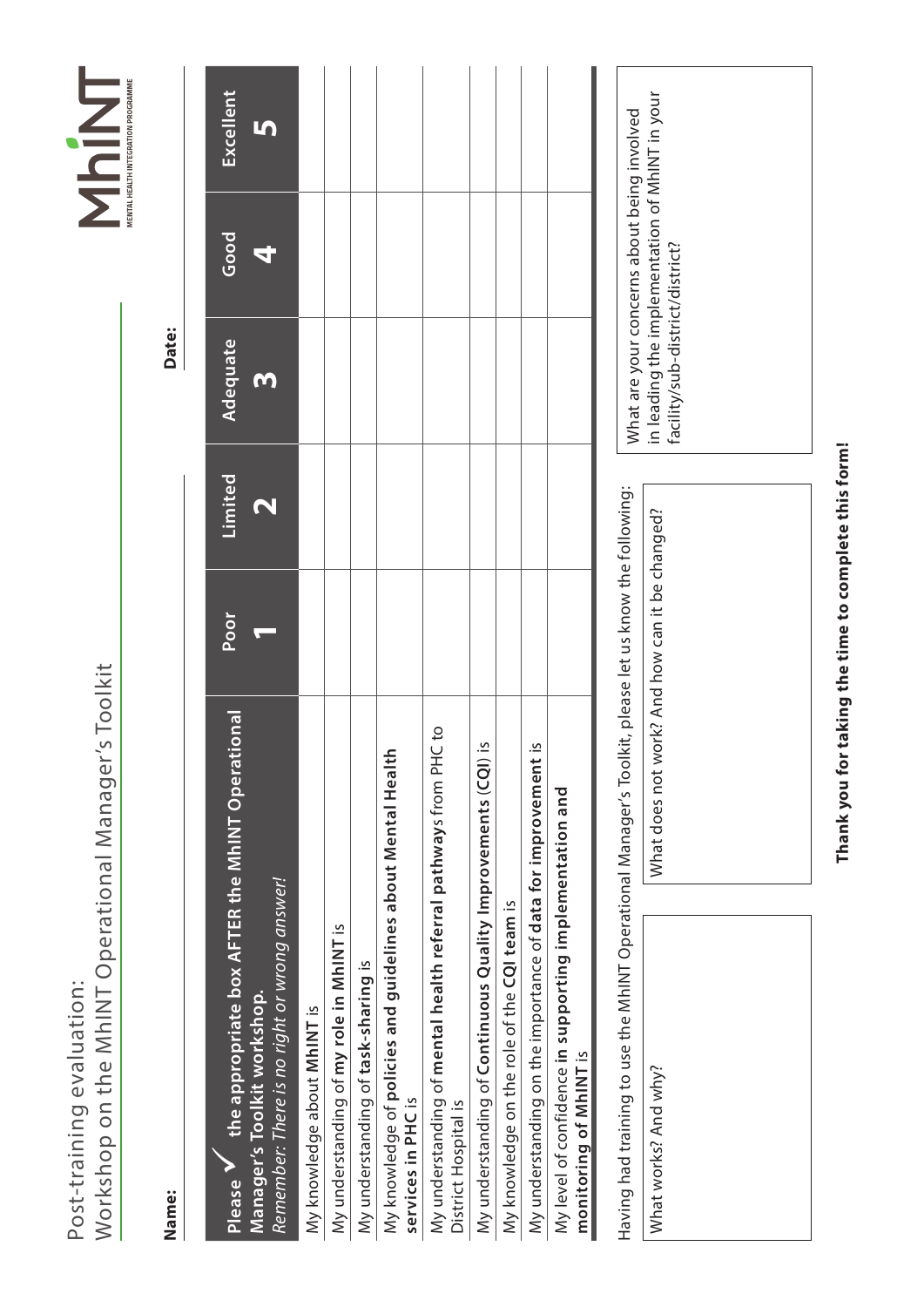## **MhINT: Operational Manager's Toolbox**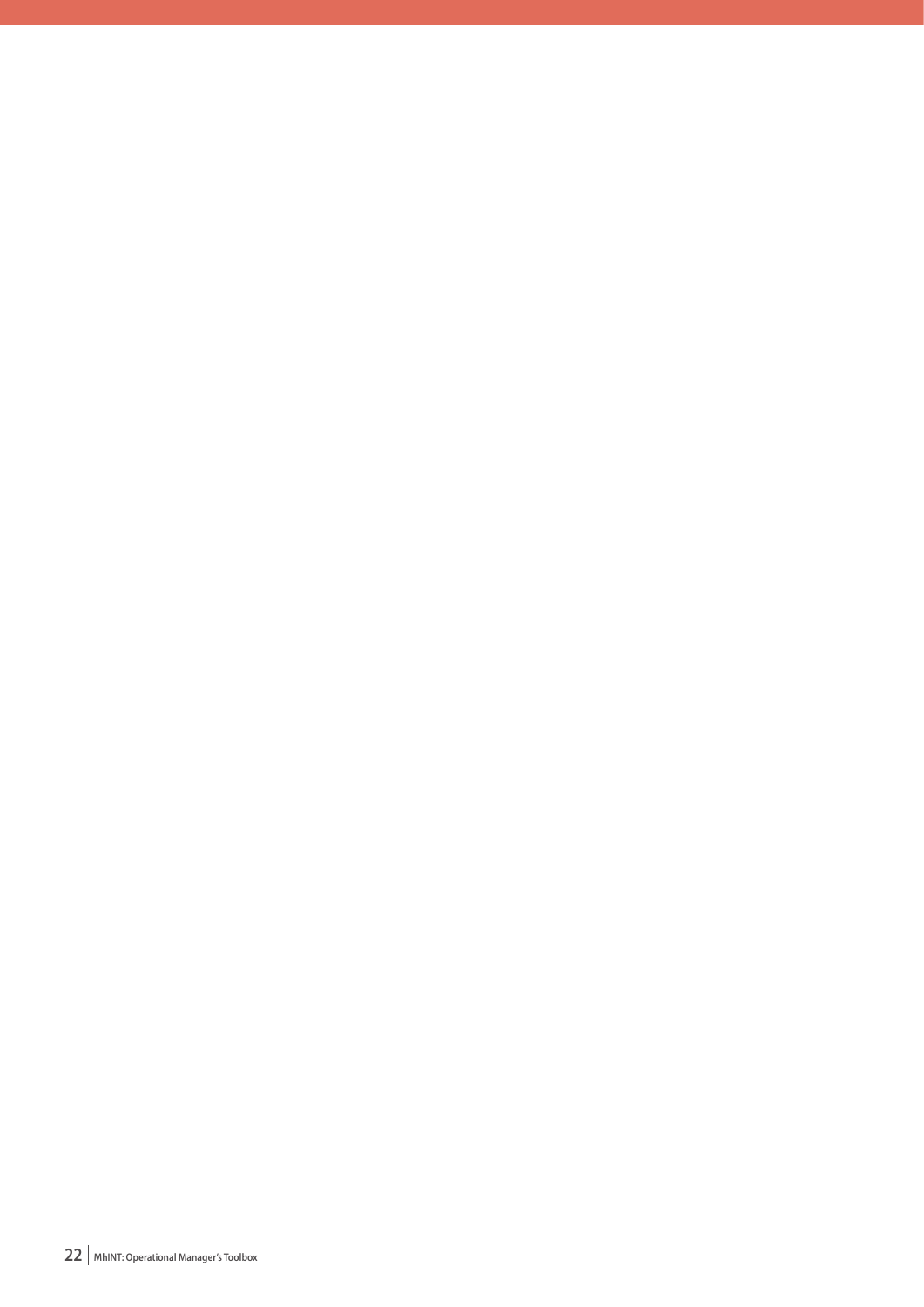#### **Acknowledgements**

- **•** Ms Gillian Faris (Adult Education Specialist)
- **•** Ms Sithabisile Gugu Gigaba (UKZN)
- **•** Dr. Zamasomi Luvuno (UKZN)
- **•** Ms Ellen Ntswe (UKZN)
- **•** Ms Londiwe Mthethwa (UKZN)

*This material has been funded by CDC (US Government) and UK aid (UK Government), however the views expressed do not necessarily reflect the US and UK Government's official policies. It has been developed by the Centre for Rural Health of University of Kwa-Zulu Natal (Howard) in collaboration with Gill Faris an Adult Education Specialist for the Mental Health Integration Programme implemented in KwaZulu-Natal, Mpumalanga and North West Province. The information in this publication may be distributed and reproduced unaltered as long as the source is acknowledged and is used for non-commercial purposes only.*

**DISCLAIMER:** *The advice and information given in this manual is the best we can give based on current evidence-based research and clinical experience in a South African context. The advice offered is to aid health providers in working with individuals in primary care settings to provide psychological education and to enable the patient to make an informed choice about their condition and the support they would like to undertake e.g. group counselling, individual counselling and medication.*